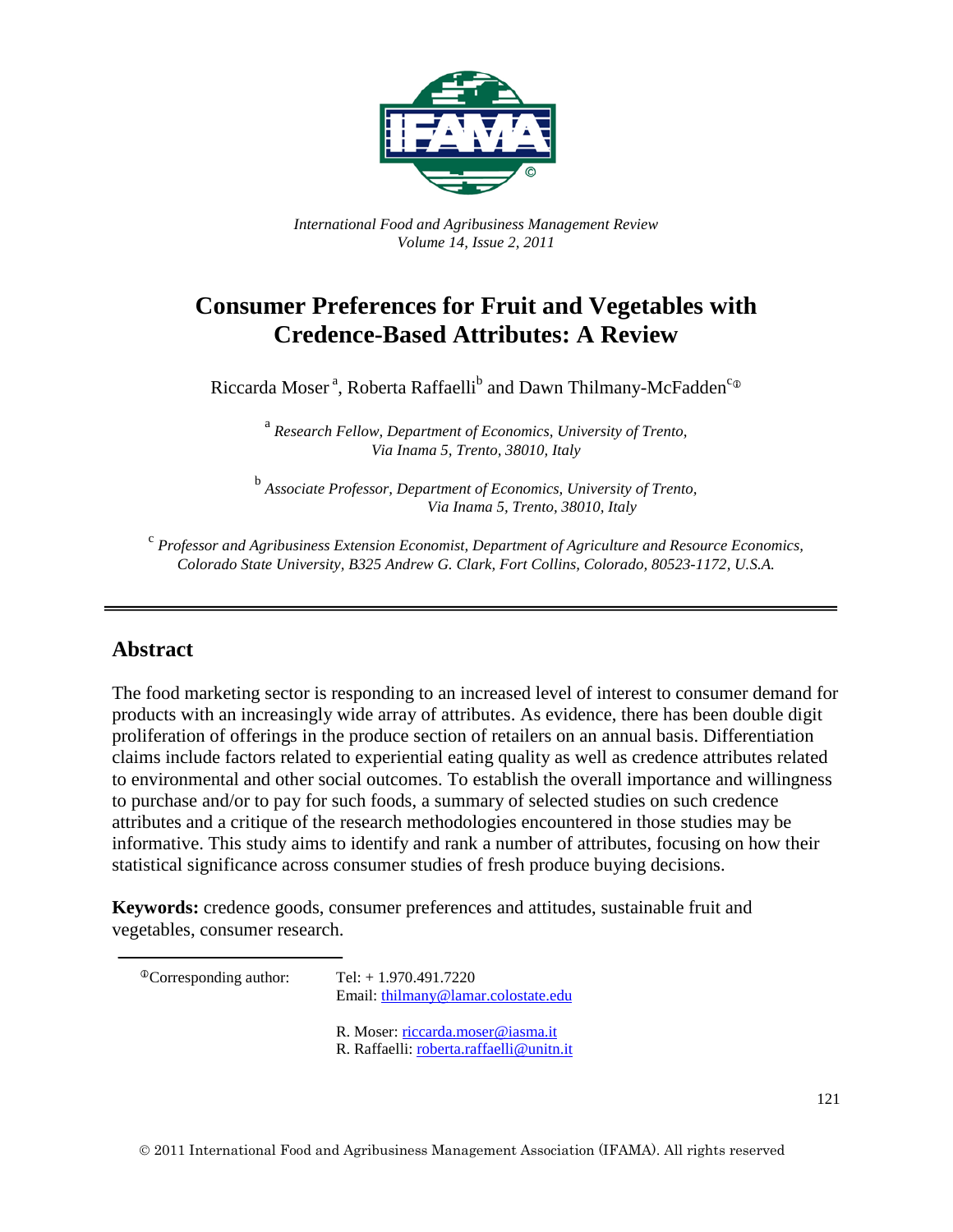### **Introduction**

Over the past two decades, consumer demand for niche products (including organic and locally grown foods) has grown substantially. Various sources suggest that both of these niche food sectors have seen double-digit annual growth (even though local foods were vaguely defined until the United State Department of Agriculture's (USDA) 20[1](#page-0-0)0 definition<sup>1</sup> in various grant and agency programs). While some studies suggest that the motivation to purchase organic and local products derives from environmental concerns, other production and quality concerns (nutrition, support for family or small farms, and treatment of animals) are increasingly reported as issues guiding consumer choices (Thilmany et al. 2008). In response, private industries have invested more in branding programs, while various international NGOs and national governments develop and oversee public certification programs meant to address asymmetric information in consumer product markets.

Consumers' perception of quality is influenced by the product's intrinsic attributes as well as by extrinsic indicators and cues provided by the seller of the product (Caswell et al. 2002). Food as a good can be classified into search, experience and credence goods according to the level of quality that can be discovered by the consumer at different stages (Nelson 1970; Darby and Karni 1973). A good is identified as a search good when consumers can evaluate relevant attribute information before the purchase (e.g., price, dimension, size, color), while it is defined as an experience good when relevant attribute information can be determined only after consumption (e.g. experiential eating quality such as taste and convenience) (Nelson, 1970 and 1974). Credence products are those whose relevant attribute information is difficult to ascertain directly by consumers at any stage of purchase, even after consumption of the food (Darby and Karni 1973; Torjusen et al. 2001; Grunert et al. 2004). For this reason, credence goods require a judgment or a certification by an authority figure such as a governmental agency, or organizations that consumers trust to lend information on credence attributes (Caswell and Mojduszka 1996; Becker 1999). Many agro-food goods fall into this category (Caswell and Mojduska 1996).

While experience and search good involves usually private good characteristics, credence good provides private benefits to those who consume the good, while its production often has "affiliated public dimensions" (Lusk et al. 2007). The credence good category incorporates a wide range of fairly intangible and often interrelated characteristics such as outcomes related to public health, environmental conservation, origin, creation of employment, supporting smallscale agriculture and local rural communities, farmers living and producing in marginal and/or disadvantaged conditions and workers' rights. All these attributes fully or partially fall under the realm of public goods (non-excludable, non-rivalrous) (Becker 1999; Midmore et al. 2005; Darby et al. 2006). An example is food produced according to organic or low impact environmental production systems (such as Integrated Pest Management (IPM)) because they not only are perceived by some as safer for consumption, but also reduce the impact on environment, may protect biodiversity and/or reduce greenhouse gas emissions.

<span id="page-1-0"></span><sup>&</sup>lt;sup>1</sup> According to the definition adopted by the U.S. Congress in the 2008 Food, Conservation, and Energy Act, the total distance that a product can be transported and still be considered a "locally or regionally produced agricultural food product" is less than 400 miles from its origin, or within the State in which it is produced (Martinez et al. 2010).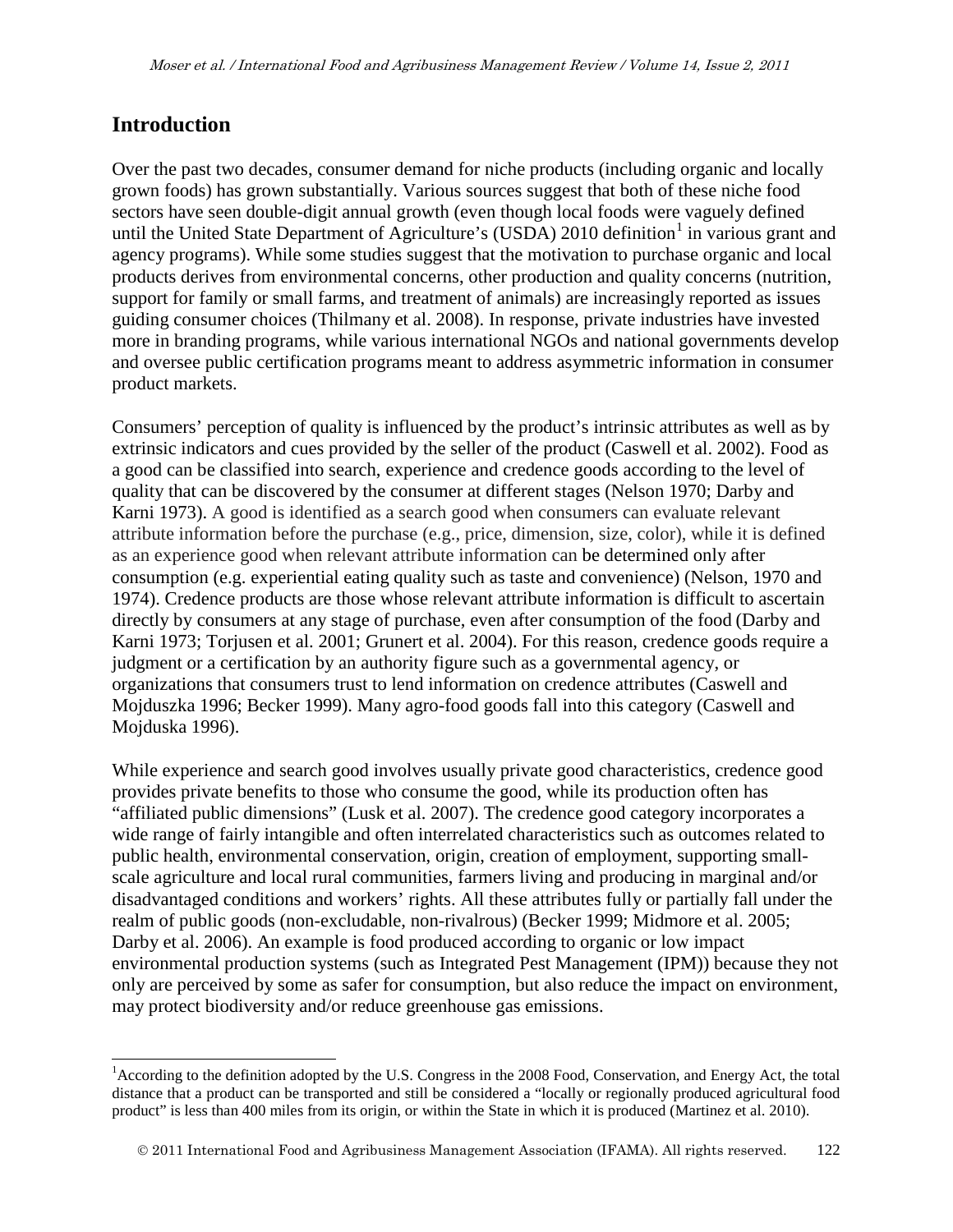Credence attributes play an increasingly important role in consumer preference formation (Zanoli 2003; Heuvel et al. 2007). Subsequently, the 'bundle of attributes' which constitute a good is evolving in the food system (Arunachalam et al. 2009) as evidenced by the emerging set of new certifications trying to establish themselves as market standards (Food Alliance, Ocean Trust Fish, Fair Trade). Thus, many agribusiness stakeholders could benefit from understanding patterns, consistencies and conflicting research on consumer values for these credence attributes (Travisi and Nijkamp 2008).

In recent decades, efforts to understand consumer attitudes, or overall buying behavior and the relative importance of various attributes in purchasing food have been widely explored (Kiesel and Villas Boas 2007), primarily with stated preference techniques such as Contingent Valuation (CV) and Choice Experiments (CE). Stated preference methods are grounded in consumer utility theory and, by employing econometric models, they allow one to measure the amount people would be willing to pay (WTP amount) for a good or for a specific attribute. But, there may be reasons to compare and contrast approaches that use the two. Both CV and CE methods ask people to express their preferences by choosing between a base case and another alternative in a hypothetical situation (Mitchell and Carson 1989; Naidoo and Adamowicz 2005). CV is more suitable to evaluate a good in its wholeness, while CE focuses on the 'bundle of attributes' which constitute a good, according to Lancaster's theory (1991). CE involves constructing multiple scenarios, presenting a choice set and asking respondents to choose the preferred option among different alternatives described by various attributes and prices (Naidoo and Adamowicz 2005). In short, it allows researchers to specifically investigate trade-offs between several competing product attributes and to determine the relative importance of various attributes in consumers' choice process (Hanemann and Kanninen 1998). More recently, the experimental approach has also been used by employing auction and lab experiments (Lusk and Shogren 2007; Combris et al. 2009). Finally, general information on consumer preferences and purchasing behavior can be collected through quantitative and qualitative (focus group or in depth interviews) surveys employing rating or ranking questions<sup>[2](#page-1-0)</sup> and Likert scales.

Regardless of the approach, to conduct an effective study, correctly identifying the relevant attributes is key. The chosen attributes should be relevant for respondents, since the conclusions drawn about consumer choice would change if we ignore the existence of important factors (Lancaster 1991, 56). Moreover, the presence of either too many or irrelevant attributes may lead to an overly complex decision for respondents, and therefore, may result in more inconsistent and random choices (Bennett and Blamey 2001).

With this study we would like to contribute to the field by summarizing the existing research. Previous studies focus on understanding the cues between quality and credence aspects and investigating the role of specific labels or certifications (Marchesini et al. 2007). The choice to focus only on fruits and vegetables is driven by the fact that, as Gil et al. (2000) suggested, environmental attributes are more important in fresh and perishable products, (or at least it is easier to directly identify them in such products), and also, consumers are willing to pay a higher premium for organic fruits and vegetables. The contribution of this study is: 1) to identify and rank the attributes that have been shown to be relevant and decisive in purchasing and

<span id="page-2-0"></span><sup>&</sup>lt;sup>2</sup> Rating questions ask respondent to compare different items using a common scale, while ranking questions ask respondent to compare different items directly to one another ordering them in order of preference.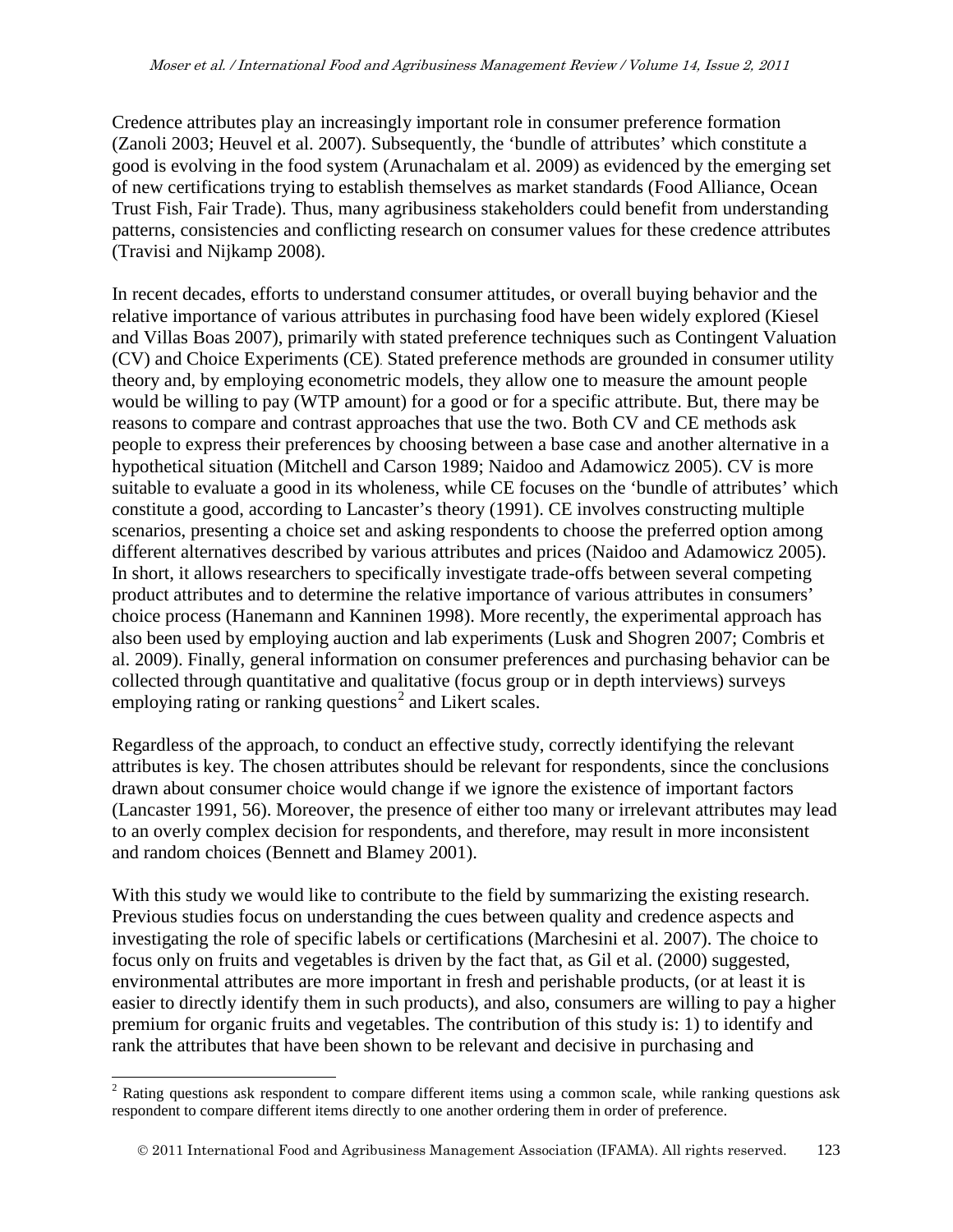willingness to pay (WTP) for IPM and organically grown fruits and vegetables (F&V); 2) to improve understanding of the differences and similarities across the USA, European and Asian regions; and 3) to inform future consumer research in this market sector.

The paper is divided into five sections following this introduction. The first section describes the data gathered and analytical methodologies used, followed by a summary of important attributes of consumers buying behavior of F&V as inferred from their significance. The next section compares preferences across countries, followed by a discussion of the relevance of credence goods in WTP and WTBuy decision processes. We conclude by drawing implications for sustainable food industry managers and noting limitations and methodological issues that could inform future research.

## **Data and Methodology**

To explore consumer preferences for F&V, we focus on studies that try to understand the consumer-based key factors in purchasing sustainably produced fruit and vegetables including those that focus on methodological issues and that report these details within their empirical results.

The literature review conducted for this study relies on web-based scientific community databases. Different sources were considered ranging from scientific to popular studies written between 1998 and 2007, but more recent studies were used to motivate and draw conclusions on how the field is evolving. Since the aim of the review was to identify and rank attributes which affect buying decision and WTP on sustainable F&V, relevant studies include those reporting any evaluation, ranking, rating or estimates of attribute coefficients employing econometric or statistical models. This includes 13 studies based on CV, 9 on CE, 2 on experimental auctions and 16 based on quantitative (12) and qualitative (2) surveys.

The actual size of the database (40 publications) was determined by certain practical limitations – possibly excluding studies difficult to obtain or written in languages other than English and Italian – as well as by the usual budget and time constraints.

Our summary of final rankings was organized according to the food attribute's relevance in influencing consumer buying decisions, frequency of occurrence in the literature and absolute values reported for the attribute. Then the reviewed studies have been classified according to the geographic context to allow for comparative analysis.

## **Factors Influencing the Willingness to Purchase and to Pay Sustainable F&V**

According to the database of 40 studies, numerous specific attributes were found to influence consumer buying behavior and the willingness to pay for IPM, organically grown and other sustainably produced F&V. In categorizing attributes, experience related attributes that are clearly present in all foods are common, as are credence attributes. Table 1 lists all attributes described in details in the next paragraphs. Moreover, it reports how many studies have considered a particular attribute, how many have employed an econometric model and how many found that attribute significant at 5% level (or higher). In general, results show that the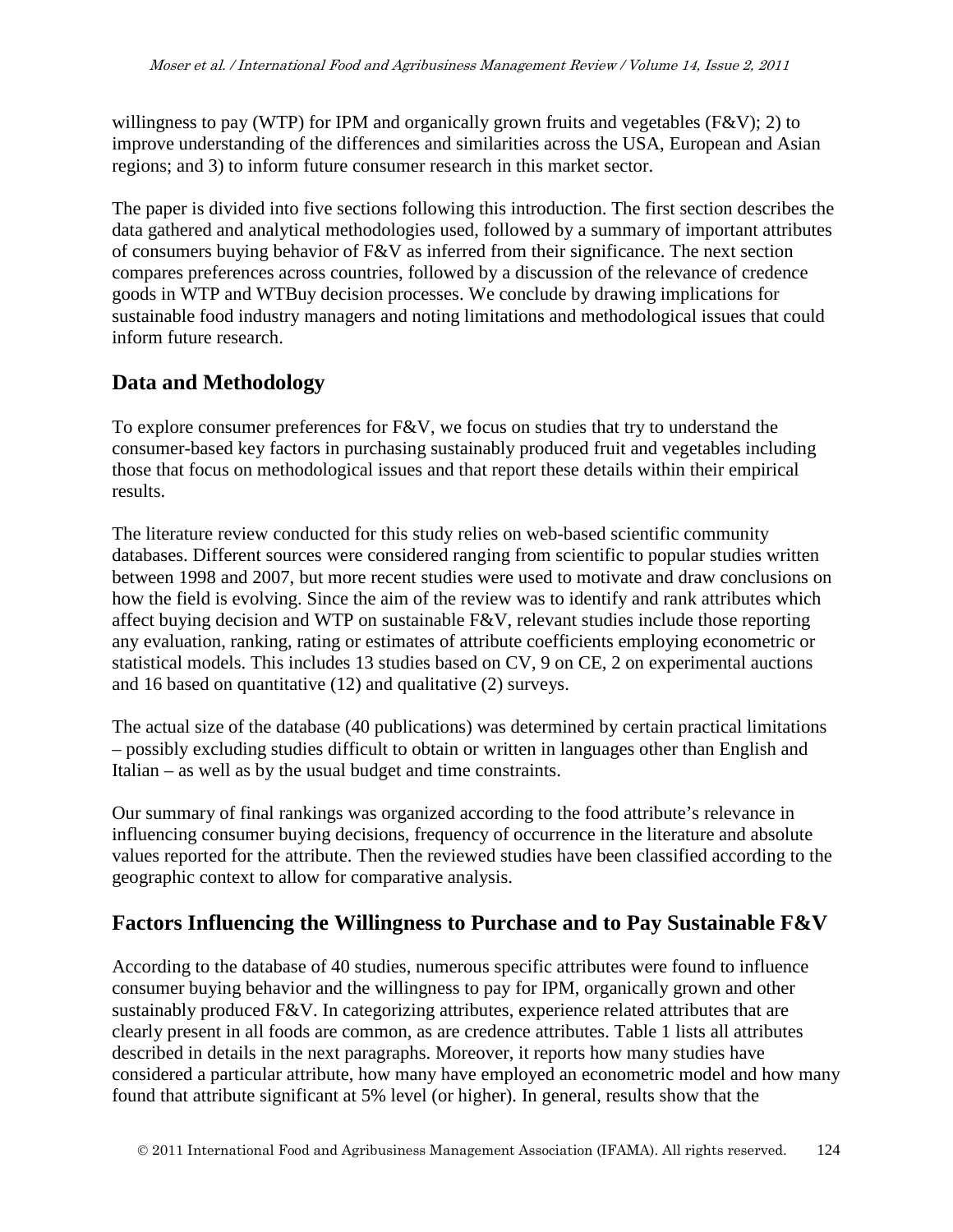significance of attributes does not change using different evaluation techniques (quantitative methods, CV, CE). It seems that methodology affects the magnitude of these attributes, but not their significance.

| <b>Attributes List</b>  | <b>Studies that</b><br>considered attribute | <b>Studies with</b><br>econometric model | <b>Studies reporting attribute</b><br>significant at 5% level |
|-------------------------|---------------------------------------------|------------------------------------------|---------------------------------------------------------------|
| Visual, smell and taste | 24                                          | 3                                        |                                                               |
| Quality                 | 6                                           |                                          |                                                               |
| Credence attributes     |                                             |                                          |                                                               |
| Health                  | 27                                          | 11                                       | 8                                                             |
| Pesticide free          | 14                                          | 2                                        | 2                                                             |
| Organic                 | 16                                          | 6                                        | 3                                                             |
| Environment             | 17                                          | 9                                        | 5                                                             |
| Support to farmers      | 5                                           |                                          |                                                               |
| Job creation            | 2                                           |                                          |                                                               |
| Origin                  | 8                                           |                                          |                                                               |
| Local                   | 9                                           |                                          |                                                               |
| Certification           | 11                                          | 8                                        | 6                                                             |
| Price                   | 16                                          | 5                                        | 5                                                             |
| <b>Brand</b>            | 10                                          |                                          |                                                               |
| Packaging               | 2                                           |                                          |                                                               |

Table 1. List of attributes, including credence subset, and frequency of inclusion

Before spelling out the role of these attributes, it is important to keep in mind that consumer buying behavior and price sensitivity are also affected by other types of variables such as demographics (age, education, place of residence, income, marital status), neuro-sensory systems (Jacoby 2002) and habits and life style (Govindasamy and Italia 1998; Lohr 2000; Cranfield and Magnusson 2003; Magnusson and Cranfield 2005; Midmore et al. 2005; Darby 2006). As example, focusing on an important attribute, the organic one, some differences in WTP emerge according to whether the respondent buys organic F&V regularly or occasionally. In general, regular organic consumers are willing to pay a premium price that ranges from 17 to 67% for organic fruit, and from 13 to 37% for organic vegetables, while occasional or unlikely consumers accept premiums ranging from 3 to16% for organic fruit and vegetables. So, the segmentation of customers appears to be warranted.

## **Visual, Smell and Taste Components**

A review of results shows that, among the full set of factors, perceptions about eating experience components are clearly among the most relevant and valued reasons for buying and being willing to pay more for sustainable F&V. Experiential eating quality of a product is made up of a composite of attributes whose relative importance varies with the product. The main components are flavor – defined as being made up of taste (sweetness, acidity, astringency, bitterness) and aroma – texture (defined as firmness, juiciness, succulence) and color and shape (Tan 2000). Visual, smell and aroma components were often top rated among attributes listed, which is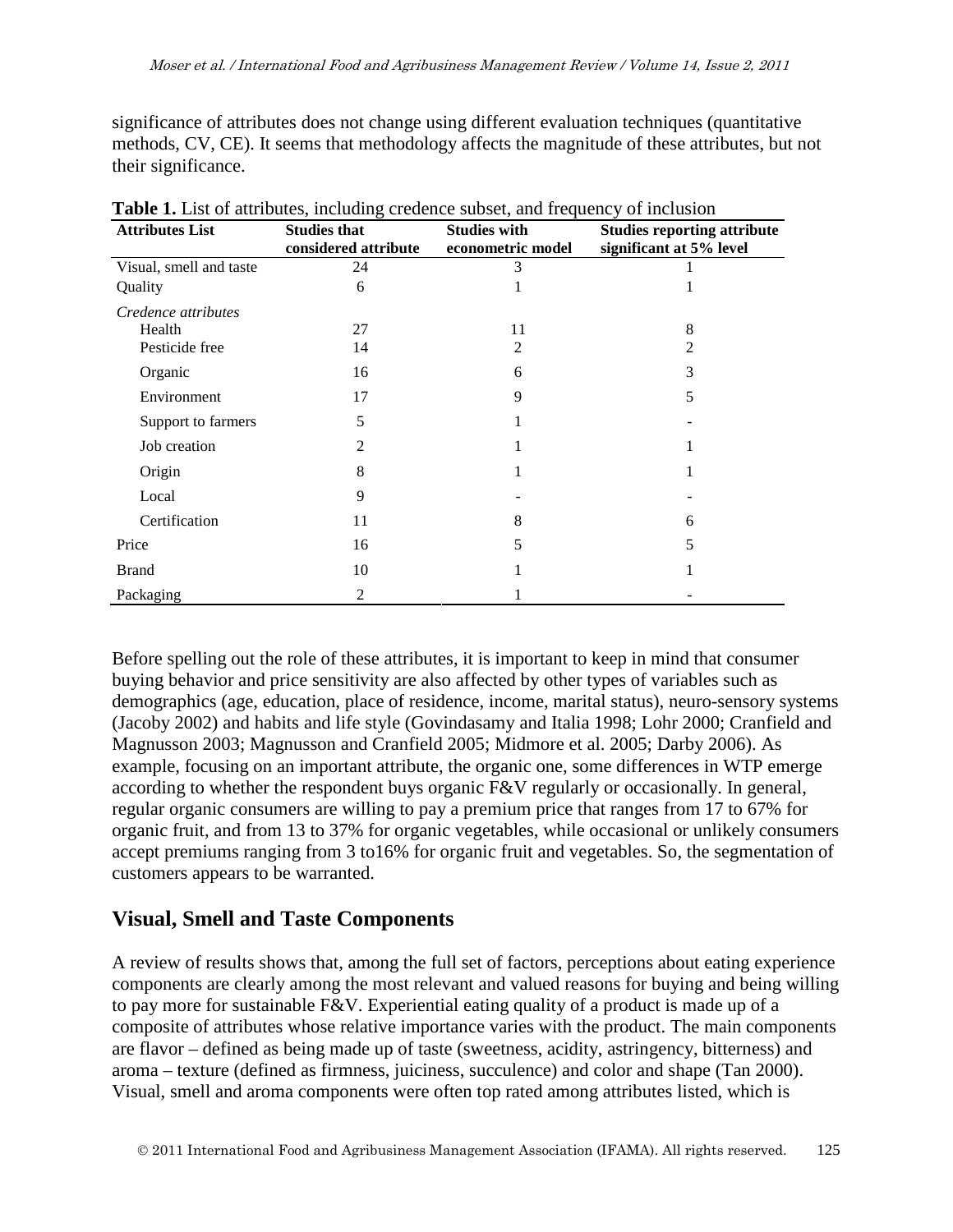logical since they represent the basic components of eating pleasure (Zanoli et al. 2003; Ernst et al. 2006). These experiential attributes are more important, but less of a challenge for marketing professionals, since information is obtained and updated by consumers at each time of purchase. So, we chose to focus on the subset of credence attributes in this study.

However, there are some clear linkages across attribute types; organic and low environmental impact F&V are commonly bought since they are thought to be superior in terms of "flavor", better, intensive, and authentic taste, good texture, and freshness. Moreover, these components were commonly used as indicators about the overall product quality (Ness et al. 2010). The definition of "quality" is difficult to interpret as it involves various attributes that are closely interrelated with each other but go beyond taste, smell, color, size, firmness, and freshness. Only a few studies consider and define quality in all its meanings (Lohr 2000; Mabiso et al. 2005; Darby 2006; Akgüngör et al. 2007; Ghorbani et al. 2007; Lili and Tong 2007), while others introduce quality without defining it. Most researchers delineate a few specific aspects, but how these experience attributes are controlled for varies significantly across studies, and a more standardized approach may be warranted.

## **Credence Attributes**

### *Health Related Components*

Together with visual, smell and aroma components, health related attributes are perceived by consumers as the most significant reasons to buy sustainable food. According to this literature review, perceived personal health related differences in F&V can be linked to specific food components (artificial additives, genetically modified organisms), to the presence of nutritional components (rich in vitamins), and to the perceived risk associated with the use of agrochemicals. According to a large number of the studies, consumers perceive sustainable F&V as being natural, with higher vitamin and nutrient content, and containing fewer or no pesticides and additives compared to conventional F&V.

Overall, it seems that people are especially concerned with the potential harm that conventional food production practices may cause to their personal health, or to public health concerns (children, ill and elderly people; development of allergies in youth) (Midmore et al. 2005). Therefore, they are willing to pay a higher price to reduce the perceived direct and societal risk associated with the use of pesticides, GMOs and additives. According to Florax et al. (2005, 457), who conducted a meta-analysis, WTP for reduced risk exposure increases by approximately 15% and 80% in going from low to medium and high risk-exposure levels, respectively.

Related to risk concerns, "pesticide free" is perceived as another important attribute in consumer buying behavior as respondents were willing to pay a premium averaging 15% above the regular price to buy pesticide-free fresh F&V (Boccaletti and Nardella 2000; Onozaka et al. 2006). Yet, consumers seem to be unconcerned whether the risk source concerns just one or a multitude of pesticides (Florax et al. 2005).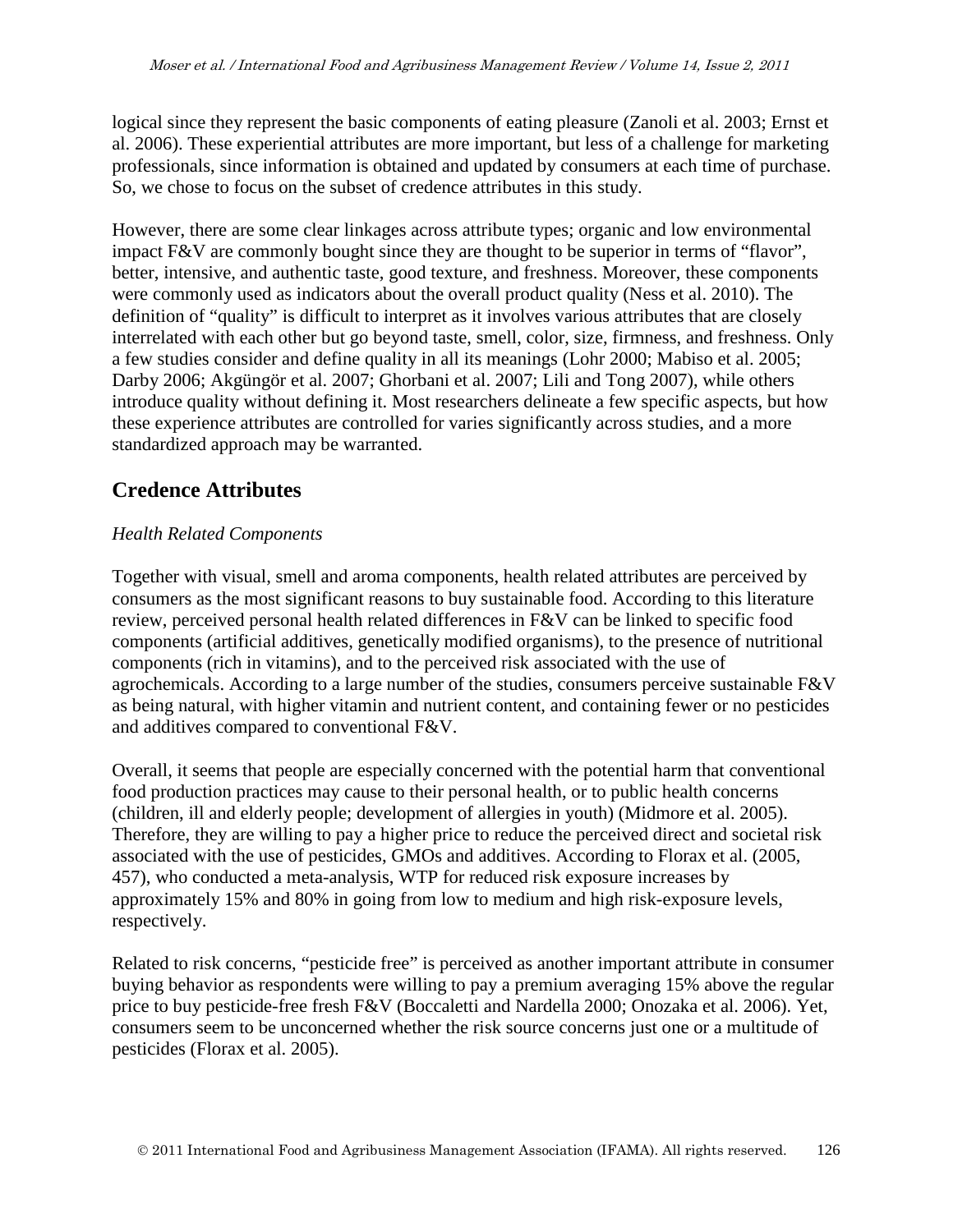#### *Production Methods Related Attributes*

Attributes related to production method differentially impact purchase decisions across consumer studies. Production methods evoke a bundle of attributes related to environment, risk concerns, and certification criteria, and in many cases, related to other attributes. For example, "organic" production appears to be similar, yet more far-reaching, to the pesticide free attribute since, by legal definition, no synthetic pesticides can be used in organic production. Yet, it was found to be less significant to the buying decision. One possible rationale for why the organic attribute seems to be less important in the consumer's eyes (compared to the less restrictive claim of pesticide free) may be the complexity surrounding organic certification processes (Rizzardi 1997). Past studies also concluded that consumer's perceptions that organic products are only food for babies or sick people (Piraccini 2000), or that poor product availability in supermarkets limited information and the consumption experiences at the time of studies (Boccaletti and Nardella 2000, 298). According to the latter study, consumers often doubt the existence of "truly organic" F&V.

Evidence on F&V produced with IPM is mixed. Some studies show that consumers who have knowledge of sustainable practices and have made previous purchases of such products are more likely to buy IPM grown F&V, and are willing to pay a premium of six percent or higher (Govindasamy and Italia 1998; Richter et al. 2000; Cranfield and Magnusson 2003); while others found that having prior familiarity with IPM concepts decreases the probability of buying IPM products (Blend and Van Ravenswaay 1999).

#### *Environmental and Socially Oriented Attributes*

A significant number of studies have specifically analyzed the relevance of environmentally related attributes (increased biodiversity, ecosystem protection and natural system conservation). They range from somewhat important to important across consumer studies. Louriero et al. (2001) - who studied the WTP for sustainable and organic apples versus conventional ones found that consumers with strong environmental attitudes have the largest demand for food grown by producers with a strong commitment to environmentally friendly practices. However, other studies suggest that the coefficient on environmental concern is the least important (Scarpa and Spalatro 2001) or insignificant in the WTP regression, after controlling for consumption behavior and demographic characteristics (Hamilton et al. 2003).

Socially oriented attributes of production systems, such as job creation or support for farms, do not seem to affect the consumer decision in a significant way. Although consumers appear concerned with sustainability of local or small farmers and the creation of employment in rural areas, those who are more likely to pay a higher premium for sustainable products may not prioritize such claims. Across the findings reviewed, the magnitudes of the marginal effect of such factors are small (Cranfield and Magnusson 2003; Akgüngör 2007) or insignificant (Magnusson and Cranfield 2005). As one exception, when consumers are solicited about buying decisions and willingness to pay for local (Darby 2006; Henseleit et al. 2007), "help local farmers" was an important factor (Richter et al. 2000). In short, it appears that the support for farms may be nested into other product claims.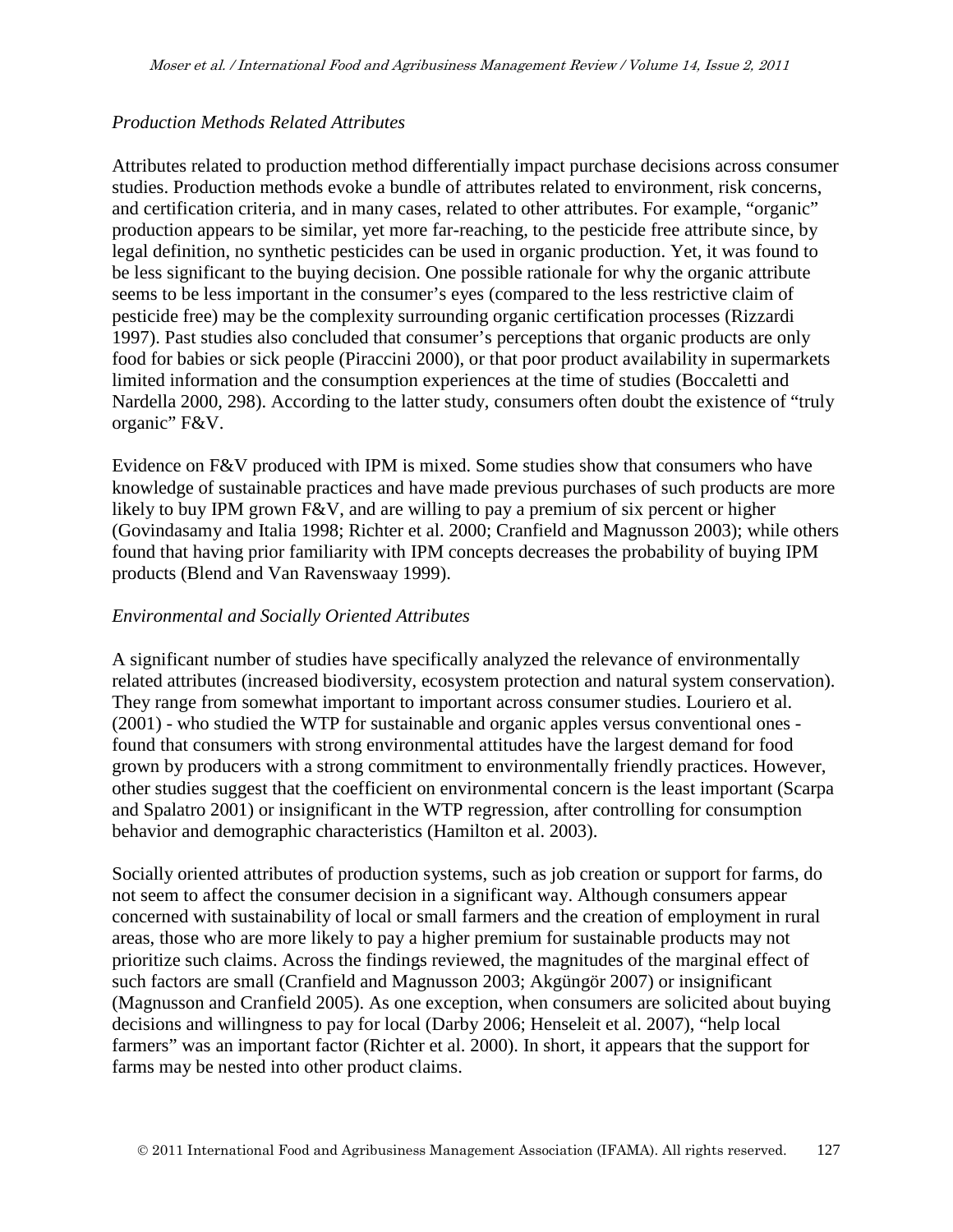#### *Local and Origin Related Attributes*

Attributes referring to the products' origin was found to be either important, or somewhat important in a majority of the studies. Production origin (as made in USA, Italy, etc.) is generally ranked, rated or estimated among the somewhat or less relevant factors to the buying or paying decision (Zanoli et al. 2003; Campbell et al. 2004; Midmore et al. 2005; Darby 2006; Poole and Martínez-Carrasco 2007). Mabiso et al. (2005) found that origin labels garner a premium, while Scarpa et al. (2005) found that the WTP for origin depends on the product under question.

The attribute "local" involves a bundle of aspects, private and public, which a consumer may perceive to be interrelated with each other, such as aroma components, environmental concerns and the intention to support the local economy of the home region. According to our analysis, the attribute local generally seems to be relevant to the decision to buy fresh F&V. Local products are assumed to be fresher and better tasting and, most importantly, they may enhance the trust of consumers who personally know the producers of their fruit and vegetables (Midmore et al. 2005; Rodriguez-Ibeas 2007; Thilmany et al. 2008). Moreover, according to Marchesini et al. (2007, 7), the shorter the distance between producer and consumer (geographically and culturally speaking), the higher the effectiveness of local geographical indicators.

#### *Certification and Other Labels*

Consumers often use  $3<sup>rd</sup>$  party certification and labels as safety and quality cues for attributes that require oversight by knowledgeable experts (Lohr 2000). Several studies suggest that the lesser importance placed on certification process could be due to the lack of clear procedures that implicitly guarantee the credence attribute, such as safety (Boccaletti and Nardella 2000; Midmore et al. 2005; Zanoli et al. 2007). For example, most Italian consumers do not trust labels because they do not perceive the existence of standardized certification procedures (Pirani and Re 1999). Also, due to past food scandals (BSE, dioxin contamination of Belgian food), labeling products to certify organic or low input production is no longer a guarantee in and of itself (Lohr 2000). In a broader context, the complexity and ambiguity behind a certification process may also be part of the rationale for this consumer response.

However, among different labels, eco-labels seem to provide the most effective market signal (Loureiro et al. 2001; Mabiso et al. 2005; Marchesini et al. 2007; Rodriguez-Ibeas 2007). Ecolabels for fresh apples and tomatoes showed a price premium of between \$0.10 and \$0.50 per pound (Loureiro et al. 2002; Mabiso et al. 2005).

Regarding production origin designation, Bureau and Valceschini (2003) report an interesting finding: higher demand for certification is requested by consumers who live further from the production site than those living closer (Marchesini et al. 2007). In short,  $3<sup>rd</sup>$  parties may be more essential when distance makes information gathering more difficult. In contrast, proximity may support other credence attributes. Bond et al. (2007) note that intended support for farmland preservation is significantly linked to those who pay a premium for local produce, and one might believe that this preservation is more valued by buyers who are near protected lands.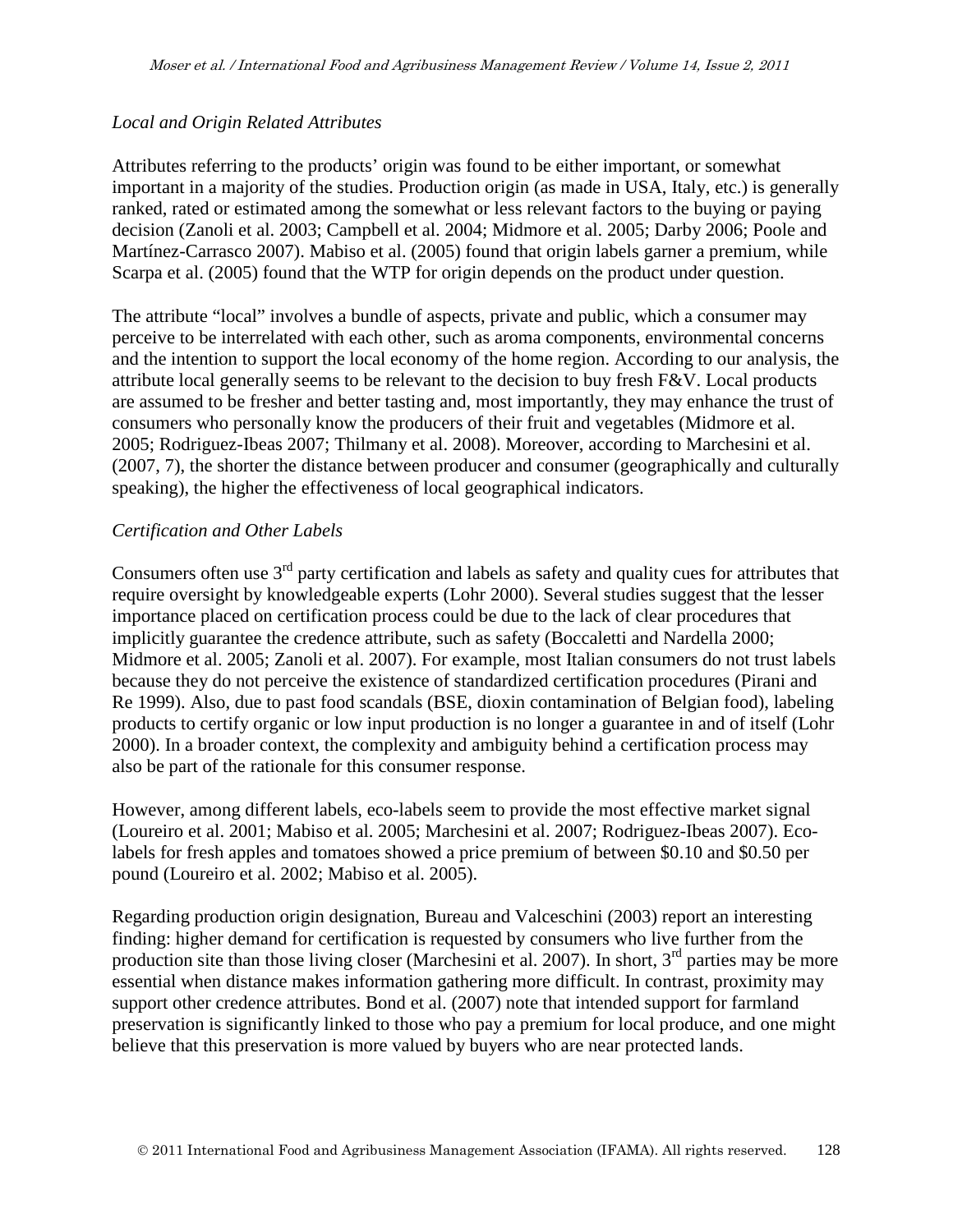Moreover, Marchesini et al. (2007) found that the appreciation of geographical labels varies significantly between countries: the premia attached to Geographical Indicators ranges from 10- 30% and 10-50% (up to +100%), respectively. They report that the deciding factor explaining increased levels in WTP appears to center around a perceived increase in food safety and quality, especially for fresh and perishable products.

## **Other Attributes**

Branding seems to be less important in determining consumer buying decisions given insignificant results for this attribute (Mellor et al. 2002; Darby 2006; Thilmany et al. 2006; Poole and Martínez-Carrasco 2007). Packaging is considered in only two studies with insignificant results.

Finally, price does still matter. According to the review's results presented in Table 1, although people do not mention price directly as an obstacle to purchases, the price of sustainable products might be a barrier (Roitner-Schobesberger et al. 2008), even if a higher prices could be seen as a signal of the higher quality given the relative importance of value in several studies (Zanoli et al. 2003).

## **Relevant Attributes and Countries**

After the identification of the key factors of consumers buying and WTP for sustainable F&V, we analyze similarities and differences in attribute relevance that occur in different countries where studies have been done. All mentioned attributes were grouped into three categories strongly determinant, somewhat determinant, and less determinant - according to the statistical relevance of the attribute in different types of survey, to the frequency of inclusion and when estimated, to the reported coefficient of the attribute.

Three different macro regions have been identified: USA, Europe (plus some countries of the Middle East) and Eastern Asia/Pacific Rim, including China and Thailand. According to our study, only the health-related attributes are found to be an important factor common to all the three areas. Otherwise, the relevance of attributes seems to be differentially valued depending on the area studied.

Most studies investigated US consumers' purchase and payment behavior, especially for apples, berries and vegetables. In the USA and Canada, willingness to buy and pay seems to be determined by both private (health and food) characteristics, and credence attributes (environment and support farmers) that, more or less, have the same weight. The organic seal, price, and 3<sup>rd</sup> party certification are somewhat important, while brand and origin are the attributes that least affect the WTB and WTP. A few things are interesting to note. First, US consumers perceive pesticide free and organic differently, and second, organic claims are only somewhat important (Table 2). This may suggest that organics are still not well understood by consumers.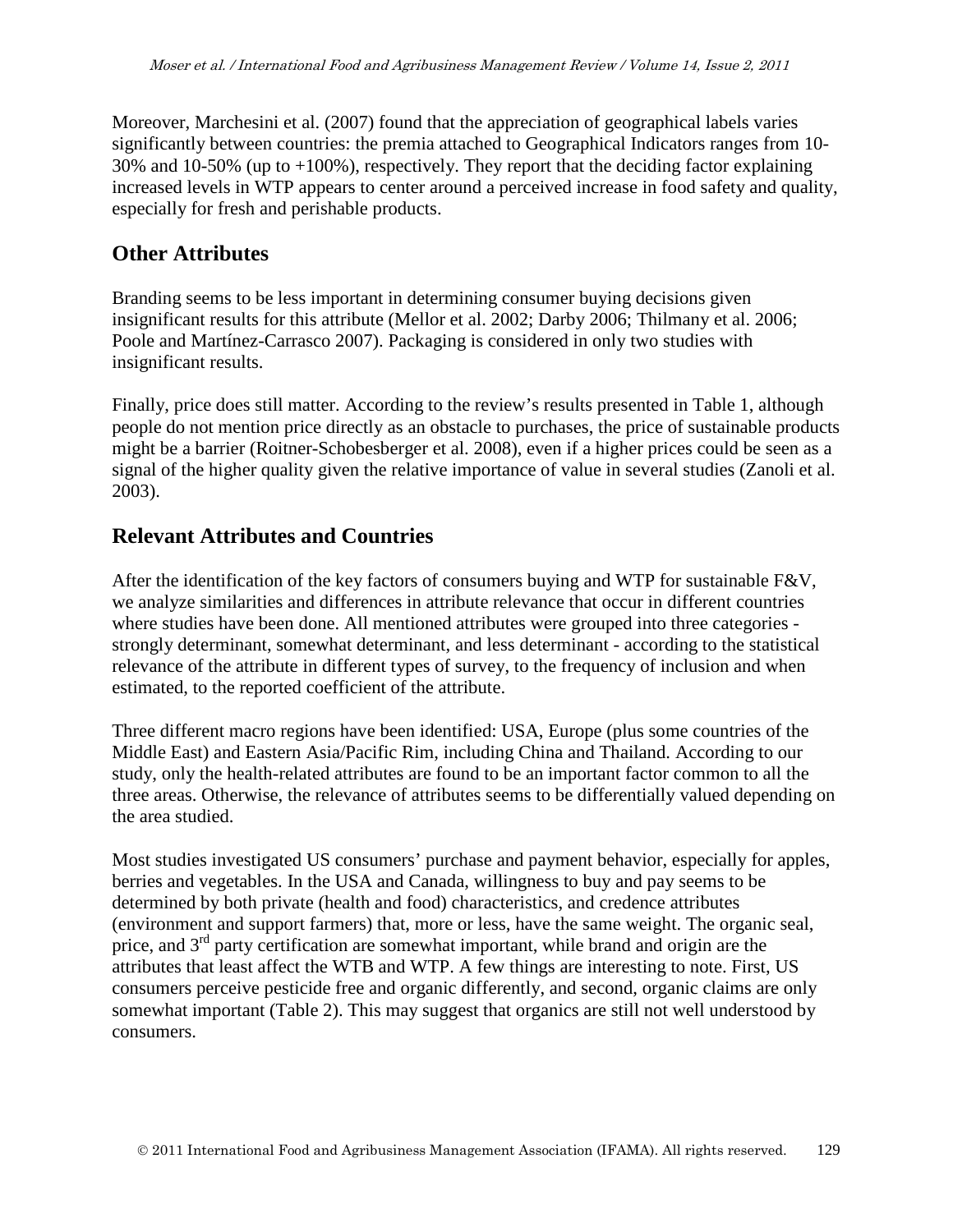| Country                          | USA, Canada,<br>Argentina, Australia                                                              | <b>Europe</b>                                                       | <b>East Asia/ Pacific Rim</b><br>(China, Thailand)                                                                |
|----------------------------------|---------------------------------------------------------------------------------------------------|---------------------------------------------------------------------|-------------------------------------------------------------------------------------------------------------------|
| Attribute relevance <sup>a</sup> |                                                                                                   |                                                                     |                                                                                                                   |
| <b>Strongly determinant</b>      | Health<br>Visual & Smell<br>Environment<br>Pesticide free<br>Local<br>Farmers' support<br>Quality | Health<br>Visual & Smell                                            | Health<br>Environment                                                                                             |
| <b>Somewhat determinant</b>      | Organic<br>Price<br>Certification                                                                 | Environment<br>Pesticide free<br>Certification<br>Origin<br>Quality | Visual & Smell<br>Pesticide free                                                                                  |
| <b>Less determinant</b>          | <b>Brand</b><br>Origin                                                                            | Local<br>Organic<br><b>Brand</b><br>Farmers' support<br>Price       | Price                                                                                                             |
| Not investigated                 | Creation of<br>employment<br>Packaging<br>Availability                                            | Creation of<br>employment<br>Packaging<br>Availability              | Certification<br>Origin and Local<br>Support farmers<br>Creation of<br>employment<br><b>Brand</b><br>Availability |

<sup>a</sup> in decreasing order of importance

In Europe, greater significance is given to experience features and to health related components, while credence attributes (environment and support farmers, origin, local, organic) are of somewhat limited or little importance. This result is quite unexpected given the effort of European Union's Common Agricultural Policy (CAP) to introduce sustainable practices among growers and to increase people sensitivity to environmental and social issues linked to agricultural practices in rural areas.

Regarding the third region (Eastern Asia/Pacific Rim region), health and environment attributes constitute the key factors, followed by visual  $\&$  smell components and the pesticide free attribute. It is worth noting that only a few attributes (6) are even taken into consideration by studies in this area when compared to the US (13) and European (12) areas, possibly signaling that developing countries with broader food security issues may consider credence attributes less essential than sufficient quantities and dietary needs.

Besides these macro regions differences, other differences exist inside each region, nevertheless a direct comparison is challenging to interpret given that these differences depend not only on the product evaluated - but also, on the diversity of attributes investigated and cultural and sociocharacteristic of the sample. This latter aspect is particularly true for Europe, where each country has a unique food culture and tradition.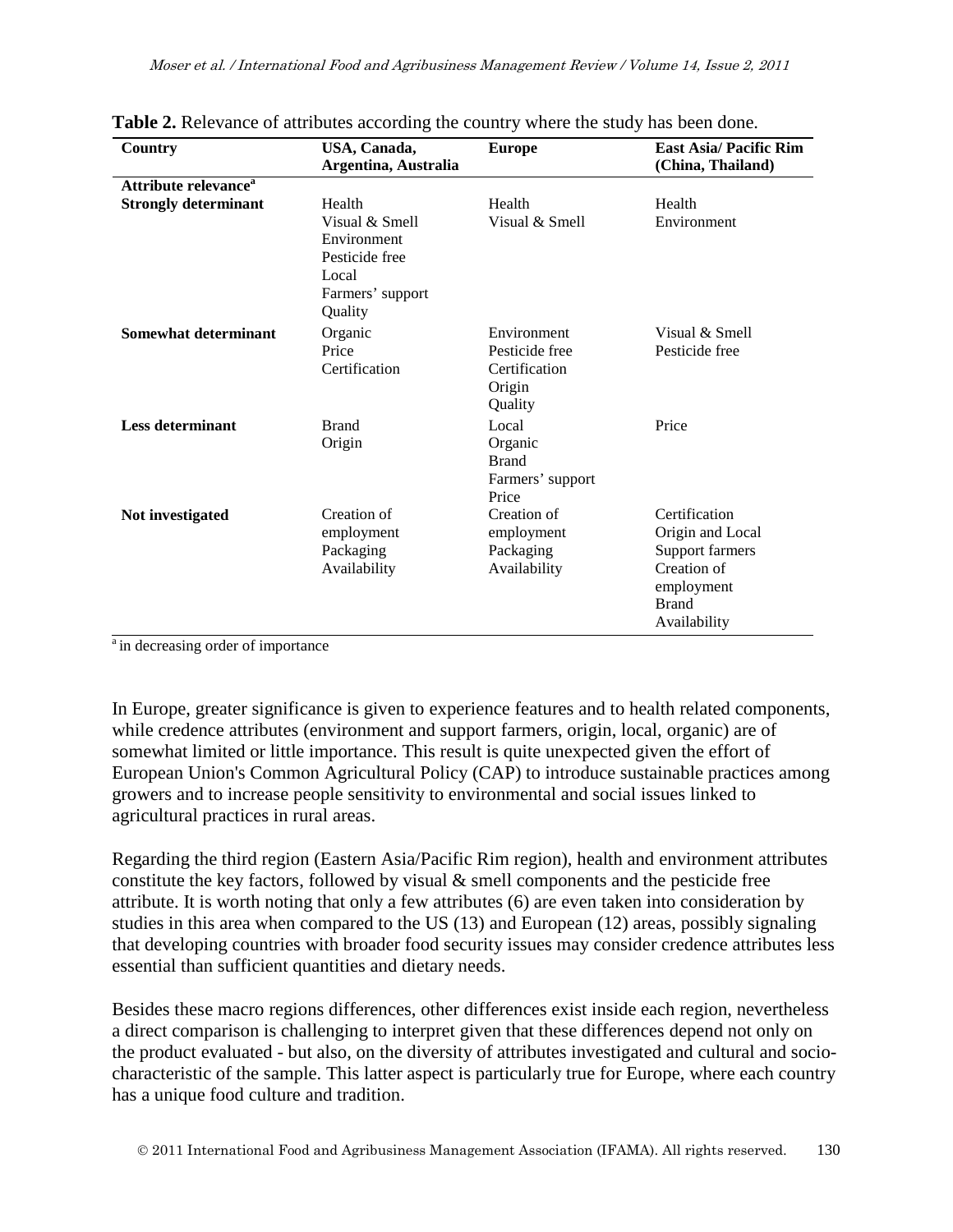### **Implications for Sustainable Food Industry Managers**

#### *Assessing the Role of Private vs. Public Attributes*

The review shows that, even if consumers assign a high value to credence attributes that are at least indirect related to public goods (environment and biodiversity conservation, economic support of local or small farmers, job creation in rural areas), their choice to buy and WTP for fresh F&V is primarily driven by attributes involving private good features associated with own health issues or food as enjoyment (Michelsen et al. 1999; Louriero et al. 2001; Cranfield and Magnusson 2003; Hamilton 2003; Canavari et al. 2005; Magnusson and Cranfield 2005; Midmore et al. 2005; Bond et al. 2007).

This result could be due to the fact that consumers are less familiar with credence public attributes, or uncertain that their buying choices will affect outcomes in the public realm. This uncertainty surrounding some product attributes at the time of purchase can lead to a mismatch between purchase and consumption preferences (Poole and Baron 1996; Poole et al. 2007). In addition, besides public good aspects being extremely difficult to evaluate, they are bound by highly subjective and often relatively vague consumer attitudes towards lifestyle and *raison d'etre*, including less explicit needs and wishes (Midmore et al. 2005, 8).

#### *Marketing Challenges for Products with Credence Attributes*

Credence attributes are characterized by a higher dependency on  $3<sup>rd</sup>$  party information (Röhr et al. 2005) but this summary of findings suggests that the average consumer does not highly value the quality and safety certification processes (Blend and van Ravenswaay 1999; Zanoli et al. 2007; Roitner-Schobesberger et al. 2008).

Among credence features, "local" is always ranked higher than organic, certification, origin, even with no clear definitions or regulating body in place to monitor such claims. This result suggests that the attribute local might be interpreted by consumers as an implicit guarantee or direct assurance which they view as better than a  $3<sup>rd</sup>$  party certification. For now, a personal assurance from the producers of fruit and vegetables appears to enhance the consumers trust in this type of food (Midmore et al. 2005; Rodriguez-Ibeas 2007; Thilmany et al. 2006) more than a certification. Therefore, improving the contact between the producer/seller and the consumer, for example, through marketing foods at the farm gate, at direct markets or specialty stores where consumers and producers may interact (Midmore et al. 2005; Thilmany et al. 2006) could be an effective strategy for small firms. Finally, comparing WTP motivations for organic food vs. local food, Bond et al. (2007) found that supporting local farmers is a more powerful motivator than supporting natural systems. The challenge associated with the attribute local is to better communicate interrelated aspects such as health nutrition, environmental concerns and the willingness to support the local economy of the home region that could indirectly increase a local claim's relevance in buying decision.

Mistrust in certification is reported by Röhr et al. (2005, 652) who found that German consumers perceive information provided by consumer or environmental organizations, nutritionists or physicians as more trustworthy than information from the Ag Ministry, food producers or the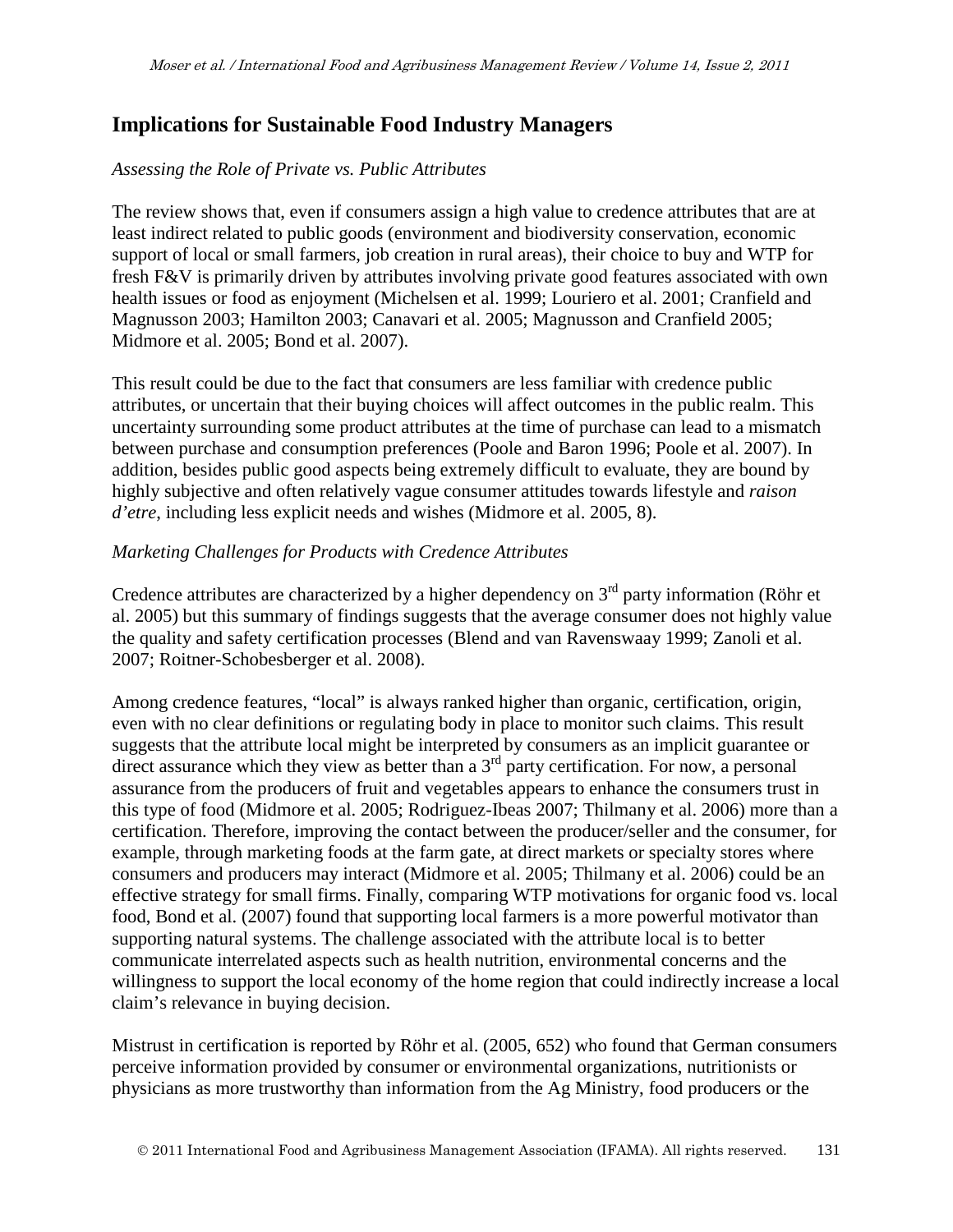media. It may due to recent food scandals that fueled a certain degree of uncertainty about the oversight of the food marketing system (Midmore et al. 2005).

Solutions to increase the value of certifications may include providing more reliable information about the certification processes' connection to sustainable outcomes (Hamilton et al. 2003; Röhr et al. 2005; Zanoli et al. 2007). Local could be viewed as a threat to more structured food certification programs that are based on scientific standards, production plans and regulatory oversight. But, marketing these new generations of grades and standards effectively may be challenging given what consumer research signals about current interest in these programs.

#### *Lessons for Future Consumer Research*

From the lessons drawn from this literature review, we can provide some guidance for future research. Preferences for organic food have been widely studied, while research into consumer response towards IPM or other sustainable practices is scarce in the literature (Govindasamy and Italia, 1998; Louriero et al. 2001, Scarpa et al. 2005). IPM agricultural practices are often neglected compared to the more commonly known organic standards, but in many  $circumstances, it remains the only feasible option for some producers<sup>3</sup>, and may be more$  $circumstances, it remains the only feasible option for some producers<sup>3</sup>, and may be more$  $circumstances, it remains the only feasible option for some producers<sup>3</sup>, and may be more$ attractive to consumers given the clarity of its intended outcome. Similarly, given the literature's indication that clear outcomes may matter to consumers and growing interest in climate change, research on consumer valuation of products providing assurances about practices that result in low greenhouse gases emissions, or more generally, on consumers' perception and willingness to pay for carbon offsets seems warranted.

No direct attention has been devoted in the reviewed studies to the distinction between tangible and intangible attributes, especially in revealed vs. state preference studies; a shortcoming that could be addressed as auctions become more prevalent. As demonstrated by Horsky et al. (2004) in relation to wine preferences, tangible attributes (price and performance in their study) are weighted relatively more than intangible attributes (such as the prestige) in actual choice vs. stated preferences. When you ask people what they would like, they answer ideally by pointing to the label of high-price or high-prestige option, but in reality, they will proceed to do what makes most sense for their wallet (Horsky et al. 2004, 138). Choice experiments rather than contingent valuation methods may also make such comparisons of individual attributes possible.

Besides these research areas, the review identifies some limitations and methodological issues encountered in the analyzed studies, with particular attention devoted to CE (Adamowicz et al. 1998; Bennett and Blamey 2001). The following is a list of limitations and methodological issues noted in the studies.

<span id="page-11-0"></span><sup>&</sup>lt;sup>3</sup> In Michigan, for example, most blueberry production is undertaken with conventional pest management, while organic production is around 0.1-0.4% of total production. Due to Michigan's specific climatic characteristics, it is impossible to adopt organic production without incurring huge losses and low quality. Thus, Michigan State University undertook a project, RAMP, designed to measure the changes in blueberry pest management systems when broad-spectrum insecticides are replaced by an IPM scouting program and reduced-risk insecticides (Mark Longstroth, Isaacs Rufus, Dave Trinka, June 2007, personal interviews).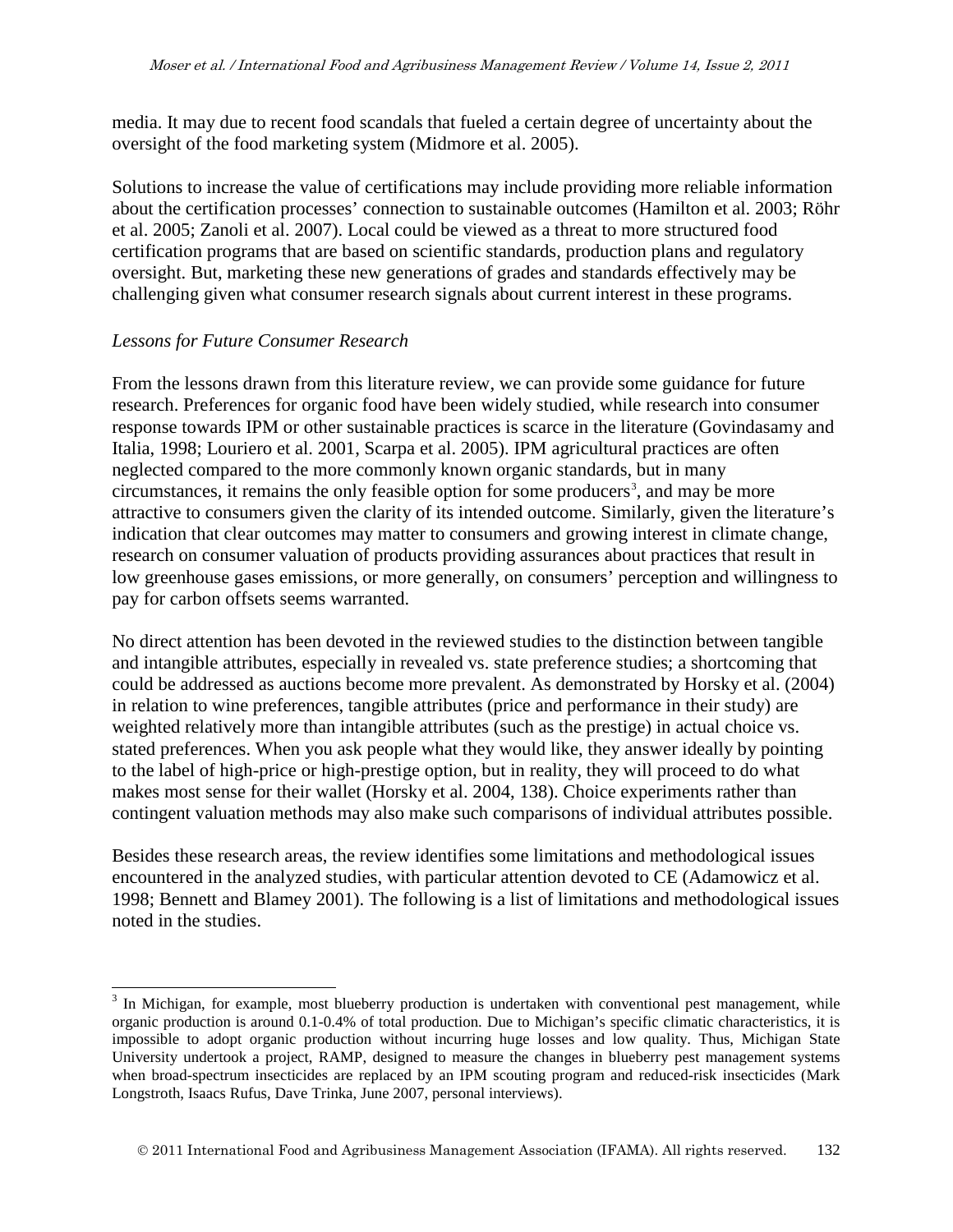- 1. Comprehension of environmental and social attributes by respondents depends on the definitions (or not) provided in the survey. Information does matter and should be as objective as possible. Varying definitions of credence attributes make comparative analysis difficult.
- 2. When designing any survey, and in particular a CE, this effect should be vetted in focus group processes to develop research instruments since WTP estimates highly depend on the amount of information presented to respondents in the survey. Wier (2007) highlighted that studies about sustainable food provide information about the sustainable practice before the CE is carried out, but they rarely measure the effect of the provision of this additional information.
- 3. Many attributes investigated in the studies interact with each other and might even overlap: (e.g. origin, production type, and taste). As these attributes are not separable in a controllable way, it becomes important to clearly present the attribute description and control for interactions in the statistical design. For example, a clearer definition of Local is needed in order to avoid some inferences that respondents could make and to improve efficiency of WTP values. Darby et al. (2008) addressed this issue by decomposing the local attribute into two degrees of distance and by distinguishing factors that are often associated with Local, such as farm size and freshness, and found that demand for locally produced food is independent of these attributes.
- 4. In specifying attributes in a CE, it also important to select appropriate levels, since they may capture hidden information and influence credibility in the eye of the respondents.
- 5. None of the reviewed studies, and in particular, those that employed a CE, addressed the role of processing information within consumers' food choices. However, it appears to be crucial to account for differences in attribute processing strategies, both across respondents and across choice tasks, since failure to account for such heterogeneity can lead to biased WTP estimates (Hensher 2006a, 2006b).
- 6. Quite surprisingly, few studies in the literature review examined the existence of lexicographic preferences<sup>[4](#page-11-0)</sup>. In evaluating WTP for a credence good through a CE, lexicographic preferences should be taken into account, given the amount of evidence supporting their existence for public attributes such as environment and biodiversity conservation, or economic support of local or small farmers (DeShazo and Fermo 2002). Failure to account for lexicographic preference, will cause a violation of the continuity axiom for environmental goods (Rosenberg et al. 2003) and a departure from the use of compensatory decision-making, ultimately leading to biased WTP estimates (Campbell et al. 2006). One strategy to deal with lexicographic behavior is to use debriefing questions, probing further if respondents focused on only one or two of the attributes in the choice experiment (Alpizar et al. 2001; Rosenberg et al. 2003).

<sup>&</sup>lt;sup>4</sup> According to Rosenberger et al. (2003), a person who has lexicographic preferences bases her response according to a hierarchy of values and she is generally unwilling to trade or accept compensation for changes in a good or for a specific attribute at all. That is, for this person there is not a reservation price at which he/she is willing to trade the good.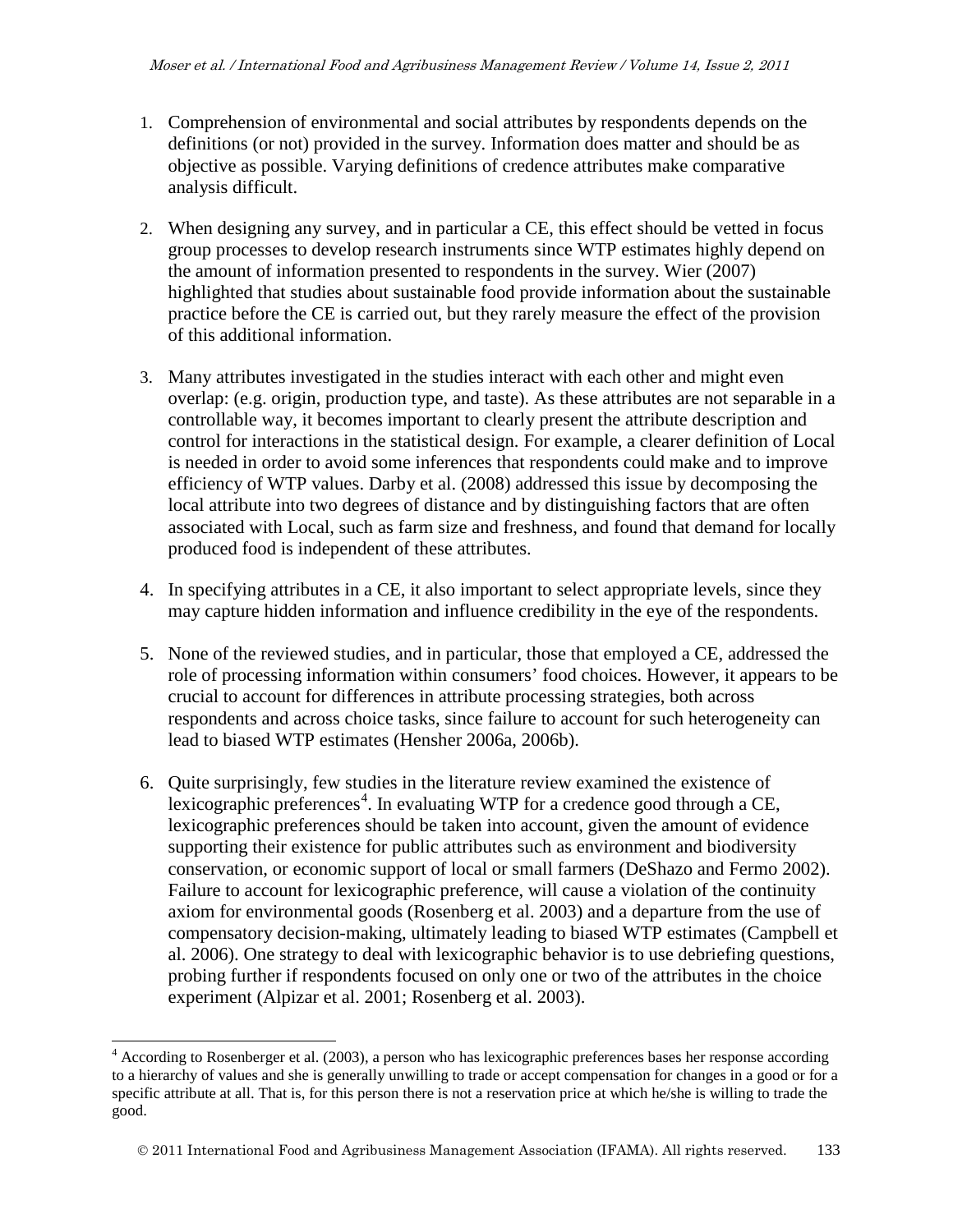7. Stated preference techniques are likely to have some "hypothetical bias". Using a mixed approach that investigates both stated and revealed preferences could be very helpful in understanding actual consumer preferences for food and to test choice consistency.

### **Conclusions**

This review provides a discussion on important consumer research questions and draws some implications useful for agribusiness researchers. Among 40 selected studies, this research provides a summary of attributes which likely drive consumers buying behavior of sustainable fruit and vegetables. The review confirms that the choice to buy and WTP for fresh F&V is primarily driven by privately-oriented attributes such as personal health or experiential eating quality. Analyzing differences across countries led us to conclude that only health related aspects are similarly valued across regions, while the importance of others attributes varies considerably by consumers' place.

Future research should be devoted to understanding the claims used for credence attributes, perceptions about the expected outcomes and marketing strategies that enhance trust and loyalty toward sustainable products. In short, targeting motivated consumers, positioning brands and communication strategies for organic and low environmental impact food should focus on convincing consumers that these attributes confer a value added to the consumer, even if the value relates to a broader public good aspect of the food and its production system.

Currently, direct marketing in localized food systems is "winning" this challenge in the eyes of consumers, but such direct marketing channels represent just a small share of the overall fruit and vegetables distribution. Interestingly, results show that the attribute "local" is increasing in relevance when compared to organic, certification, and origin. This may indicate that consumers interpret the attribute local as an implicit quality guarantee, or they have relatively greater confidence in a local than a 3<sup>rd</sup> party certification. As local claims become more common, and possible more challenged, new marketing efforts to communicate aspects that may relate to local sourcing, such as nutrition, environmental benefits and the willingness to support the local economy of the home region will be needed.

## **Acknowledgements**

This research was financially supported by SafeCrop Centre, and funded by the Autonomous Province of Trento, with contributions from the Colorado Agricultural Experiment Station.

## **References**

Adamowicz, Wiktor, Jordan Louviere, and Joffre Swait. 1998. An Introduction to Attribute– Based Stated Choice Methods. Final Report, NOAA Purchase Order 43AANC601388, Advanis Inc., submitted to National Oceanic and Atmospheric Administration (NOAA), Damage Assessment Center, January.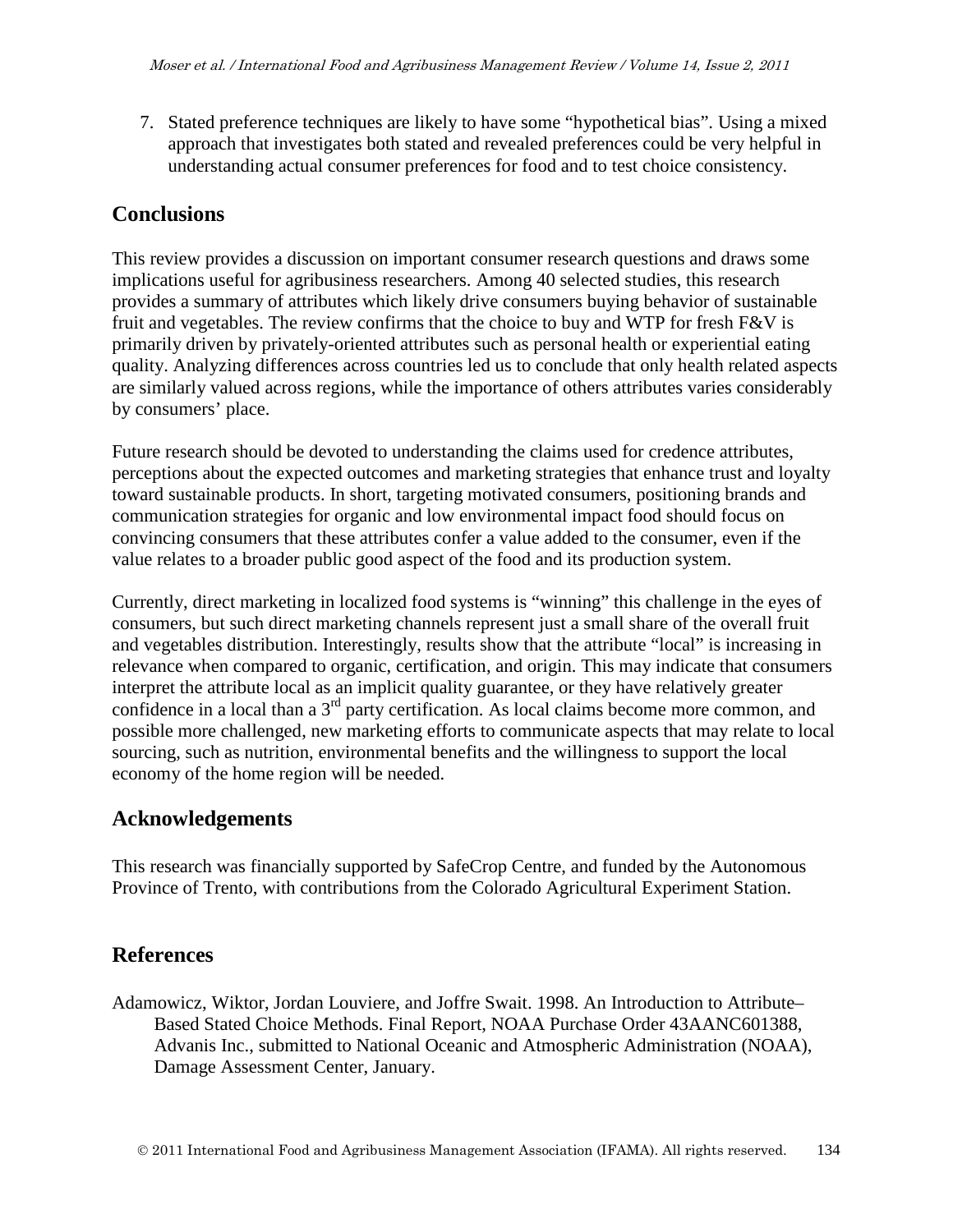- Akgüngör, Sedef, Bulent Miran, and Canan Abay. 2007. Consumer Willingness to Pay for Organic Products Urban Turkey. Paper Presented at the 105th EAAE Seminar 'International Marketing and International Trade of Quality Food Products,' Bologna, Italy, March.
- Alpizar, Francisco, Fredrik Carlsson, and Peter Martinsson. 2001. [Using Choice Experiments for](http://ideas.repec.org/p/hhs/gunwpe/0052.html)  [Non-Market Valuation.](http://ideas.repec.org/p/hhs/gunwpe/0052.html) [Working Papers in Economics](http://ideas.repec.org/s/hhs/gunwpe.html) No. 52, Göteborg University, Department of Economics.
- Arunachalam, Bharath, Shida R. Henneberry, Jayson L. Lusk, and Bailey F. Norwood. 2009. An Empirical Investigation into the Excessive-Choice Effect. *American Journal of Agricultural Economics* 91(3): 810-825.
- Becker, Tilman. 1999. The economics of food quality standards. Proceedings of the Second Interdisciplinary Workshop on Standardization Research. University of the Federal Armed Forces. Hamburg, May.
- Bennett, Jeff and Russell Blamey, eds. 2001. *The Choice Modelling Approach to Environmental Valuation*. Edward Elgar Publishing, Cheltenham, England.
- Blend, Jeffrey R., and Eileen O. van Ravenswaay. 1999. Measuring consumer demand for ecolabeled apples. *American Journal of Agricultural Economics* 5: 1078-1083.
- Boccaletti, Stefano and Michele Nardella. 2000. Consumer Willingness to Pay for Pesticide-free Fresh Fruit and Vegetables in Italy. *International Food and Agribusiness Management Review* 3: 297-310.
- Bond, Craig A., Dawn D. Thilmany, and Jennifer K. Bond. 2007. Understanding Consumer Interest in Product and Process-Based Attributes for Fresh Produce. *Agribusiness* 24(2): 231-252.
- Bureau, Jean-Cristophe, and Egizio Valceschini. 2003. The European food labelling policy: successes and limitations. *Journal of Food Distribution Research* 34(3): 70-76.
- Campbell, Benjamin L., Robert G. Nelson, Robert C. Ebel, William A. Dozier, John L. Adrian, and Brandon R. Hockema. 2004. Fruit Quality Characteristics that affect Consumer Preferences for Satsuma Mandarins. *HortScience* 39(7): 1664-1669.
- Campbell, Danny, George W. Hutchinson, and Riccardo Scarpa. 2006. Lexicographic Preferences in Discrete Choice Experiments: Consequences on Individual-Specific Willingness to Pay Estimates. FEEM [Working Papers](http://ideas.repec.org/s/fem/femwpa.html) No. 128.
- Canavari, Maurizio, Giuseppe Nocella, and Riccardo Scarpa. 2005. Stated willingness-to-pay for organic fruit and pesticide ban: an evaluation using both web-based and face-to-face interviewing. *Journal of Food Products Marketing* 11(3): 107-134.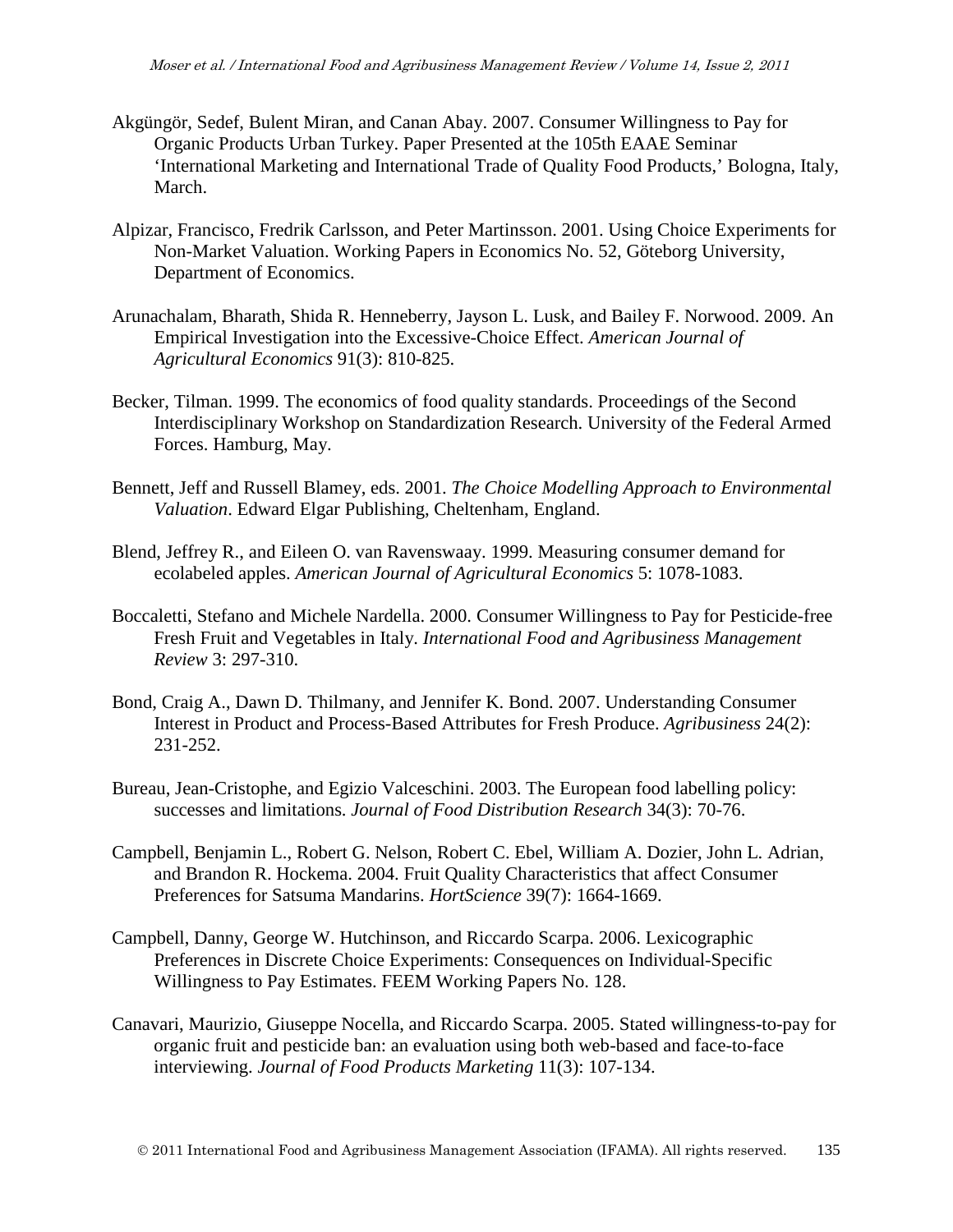- Caswell, Julie A., and Eliza M. Mojduszka.1996. Using informational labeling to influence the market for quality in food products. *American Journal of Agricultural Economics* 78:1248- 1253.
- Caswell, Julie A., Corinna M. Noelke, and Eliza M. Mojduszka. 2002. Unifying Two Frameworks for Analyzing Quality and Quality Assurance for Food Products. In *Global Food Trade and Consumer Demand for Quality,* ed., B. Krissoff, M. Bohman, and J. A. Caswell, 43-61. New York, NY: Kluwer Academic/Plenum Publishers.
- Combris, Pierre, Pascale Bazoche, Eric Giraud-Héraud, and Sylvie Issanchou. 2009. Food choices: What do we learn from combining sensory and economic experiments? *Food Quality and Preference* 20(8): 550-557.
- Cranfield, John A.L., and Erik Magnusson. 2003. Canadian Consumer's Willingness-to-Pay for Pesticide Free Food Products: An Ordered Probit Analysis. *International Food and Agribusiness Management Review* 6(4): 13-30.
- Darby, Kimberly. 2006. Consumer Preferences for Locally-Grown Berries: A Discrete Choice Model Estimating Willingness-to-Pay. M.S. Thesis, The Ohio State University, Columbus, Ohio.
- Darby, Kim, Marvin T. Batte, Stan Ernst, and Brian Roe. 2006. Willingness to pay for locally produced foods: A customer intercept study of direct market and grocery store shoppers. Paper Presented at the American Agricultural Economics Association Annual Meeting, Long Beach, California, July.
- Darby, Kim, Marvin T. Batte, Stan Ernst, and Brian Roe. 2008. Decomposing Local: A Conjoint Analysis of Locally Produced Foods. *American Journal of Agricultural Economics* 90(2): 476-486.
- Darby, Michael R., and Edi Karni. 1973. Free competition and the optimal amount of fraud. *Journal of Law and Economics* 16: 67-88.
- DeShazo, J.R., and German Fermo. 2002. Designing choice sets for stated preference methods: the effects of complexity on choice consistency. *Journal of Environmental Economics and Management* 44: 123-143.
- Ernst, Stan, Marvin T. Batte, Kim Darby, and Tom Worley. 2006. What Matters in Consumer Berry Preferences: Price? Source? Quality? *Journal of Food Distribution Research* 37(1): 68-71.
- Florax, Raymond J., Chiara M. Travisi, and Peter Nijkamp. 2005. A meta-analysis of the value of reducing pesticide risk exposure. *European Review of Agricultural Economics* 32: 441- 467.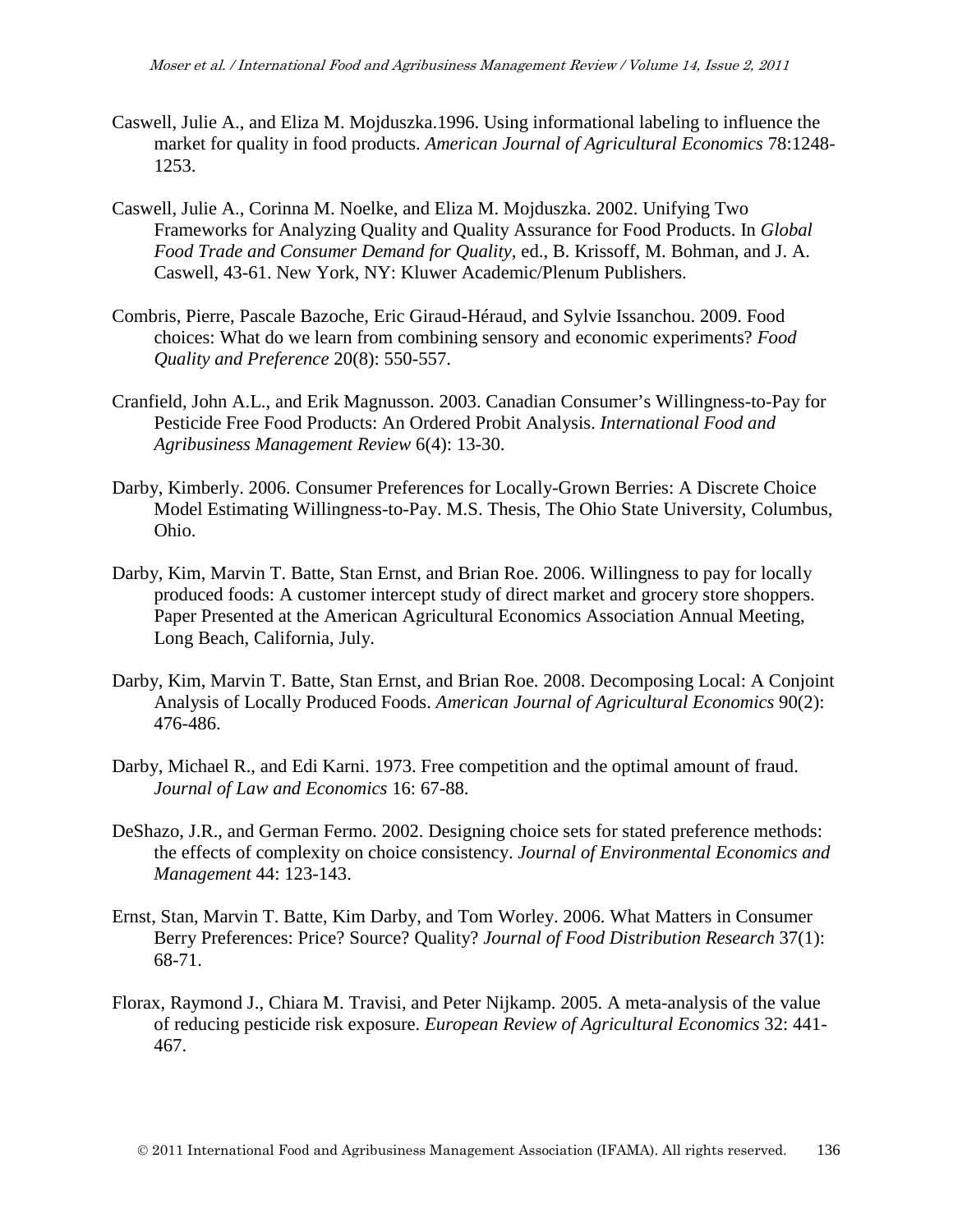- Ghorbani, Mohammad, Hossein Mahmoudi, and Houman Liaghati. 2007. Consumers' Demands and Preferences for Organic Foods: A Survey Study in Mashhad, Iran. Poster presented at 3rd QLIF Congress: Improving Sustainability in Organic and Low Input Food Production Systems, University of Hohenheim, Germany, March.
- Gil, Josè M., Azucena Gracia, and Mercedes Sanchez. 2000. Market segmentation and willingness to pay for organic products in Spain. *International Food and Agribusiness Management Review* 3: 207-226.
- Govindasamy, Ramu, and John Italia. 1998. A Willingness to-Purchase Comparison of Integrated Pest Management and Conventional Produce. *Agribusiness: An International Journal* 4(5): 403-414.
- Grunert, K. G., Bredahl L., and KBrunsø. 2004. Consumer perception of meat quality and implications for product development in the meat sector: A review. *Meat Science*, 66: 259- 272.
- Hamilton, Stephen, David L. Sunding, and David Zilberman. 2003. Public goods and the value of product quality regulations: the case of food safety. *Journal of Public Economics* 87: 799-817.
- Hanemann, Michael W. and Barbara Kanninen. 1998. The Statistical Analysis of Discrete-Response CV Data. Working Paper No. 798, Department of Agricultural and Resource Economics and Policy. University of California, USA.
- Henseleit, Meike, Sabine Kubitzki, and Ramona Teuber. 2007. Determinants of Consumer Preferences for Regional Food. Paper Presented at the 105th EAAE Seminar 'International Marketing and International Trade of Quality Food Products', Bologna, Italy, March.
- Hensher, David A. 2006a. How do respondents handle stated choice experiments? Attribute consideration under varying information load. *Journal of Applied Econometrics* 21(6): 861- 878.
- Hensher, David A. 2006b. Reducing sign violation for VTTS distributions through recognition of an individual's attribute processing strategy. ITLS Working Paper, Institute of Transport and Logistics Studies, University of Sydney, Australia.
- Horsky, Dan, Paul E. Nelson, and Steven S. Posavac. 2004. Stating Preference for the Ethereal but Choosing the Concrete: How the Tangibility of Attributes Affects Attribute Weighting in Value Elicitation and Choice. *Journal of Consumer Psychology* 14(1&2): 132-140.
- Jacoby, Jacob. 2002. Stimulus-Organism-Response Reconsidered: An Evolutionary Step in Modeling (Consumer) Behavior. *Journal of Consumer Psychology* 12(1): 51-57.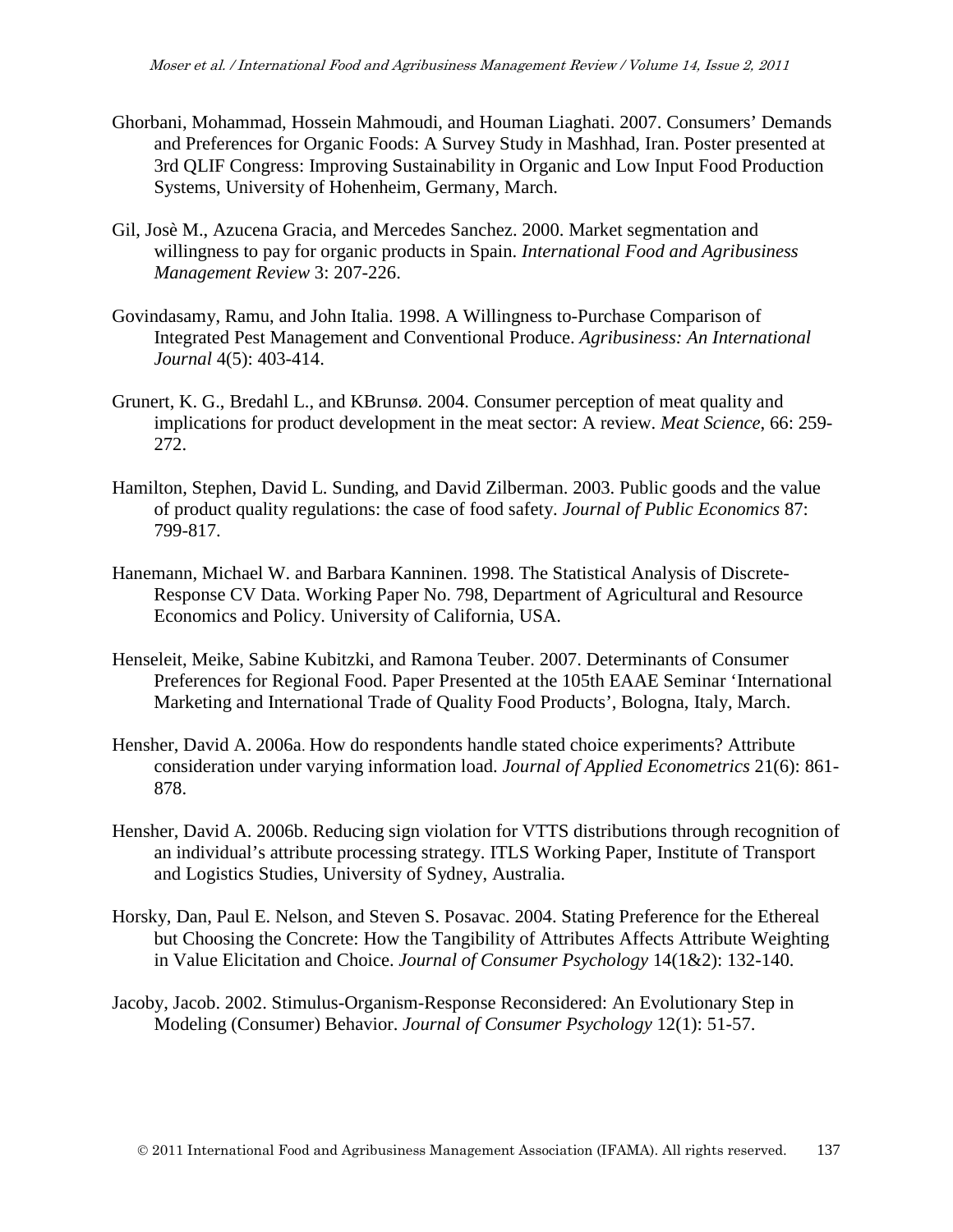Kiesel, Kristin, and Sofia B. Villas-Boas. 2007. Got Organic Milk? Consumer Valuations of Milk Labels after the Implementation of the USDA Organic Seal. *Journal of Agricultural & Food Industrial Organization* 5(1): Article 4.

Lancaster, Kelvin. 1991. *Modern Consumption Theory*. Aldershot: Edward Elgar.

- Lili, Zhou, and Chen Tong. 2007. Consumer Perception of Organic Food in Urumqi. Paper Presented at the 105th EAAE Seminar 'International Marketing and International Trade of Quality Food Products', Bologna, Italy, March.
- Lohr, Luanne. 2000. Factors Affecting International Demand and Trade in Organic Food Products. Economic Research Service/USDA, Changing Structure of Global Food Consumption and Trade, WRS-01-1: 67-79.
- Loureiro, Maria L., Jill J. McCluskey, and Ron C. Mittelhammer. 2001. Assessing Consumers Preferences for Organic, Eco-labeled and Regular Apples. *Journal of Agricultural and Resource Economics* 26(2): 404-416.
- Loureiro, Maria L., Jill J. McCluskey, and Ron C. Mittelhammer. 2002. Will consumers pay a premium for eco-labeled apples? *Journal of Consumer Affairs* 36: 203-219.
- Lusk, Jayson L. and Darren Hudson. 2004. Willingness-to-Pay Estimates and Their Relevance to Agribusiness Decision Making. *Review of Agricultural Economics* 26(2): 2-19.
- Lusk, Jayson, Tomas Nilsson, and Ken Foster. 2007. Public Preferences and Private Choices: Effect of Altruism and Free Riding on Demand for Environmentally Certified Pork. *Environmental & Resource Economics* 36(4): 499-521.
- Lusk, Jayson and Jason F. Shogren. 2007. *Experimental Auctions: Methods and Applications in Economic and Marketing Research.* Cambridge, UK: Cambridge University Press.
- Mabiso, Athur, James Sterns, Lisa House, and Allen Wysocki. 2005. Consumers' Willingnessto-Pay for Country-of-Origin Labels in Fresh Apples and Tomatoes: A Double-Hurdle Probit Analysis of American Data Using Factor Scores. Paper Presented at the American Agricultural Economics Association Annual Meeting, Providence, Rhode Island, July.
- Magnusson, Erik, and John A.L. Cranfield. 2005. Consumer Demand for Pesticide Free Food Products in Canada: A Probit Analysis. *Canadian Journal of Agricultural Economics* 53: 67-81.
- Marchesini, Sergio, Hasimu Huliyeti, and Domenico Regazzi. 2007. Literature review on the perception of agro-foods qualità. Paper Presented at the 105th EAAE Seminar 'International Marketing and International Trade of Quality Food Products', Bologna, Italy, March.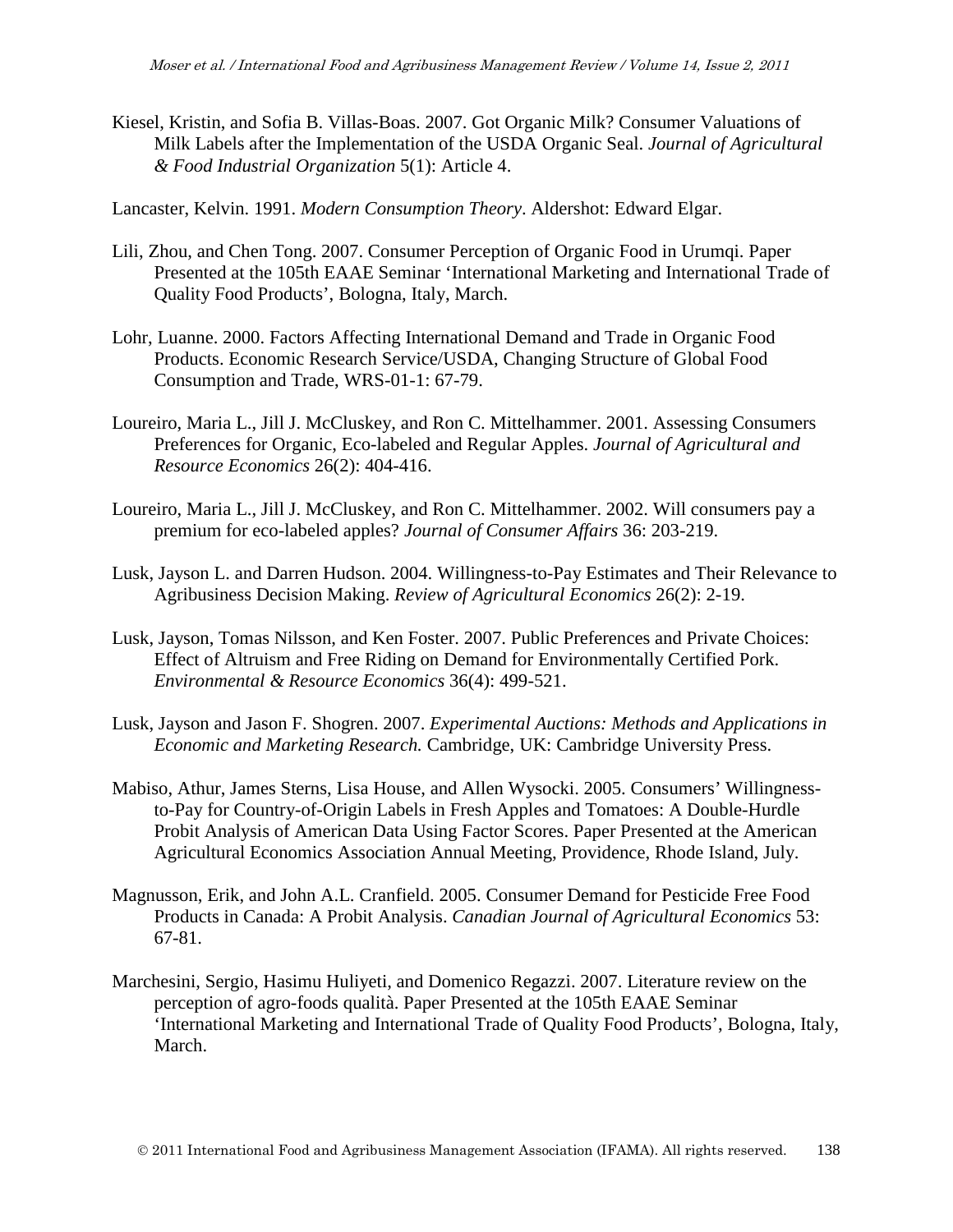- Martinez, Steve, Michael Hand, Michelle Da Pra, Susan Pollack, Katherine Ralston, Travis Smith, Stephen Vogel, Shellye Clark, Luanne Lohr, Sarah Low, and Constance Newman. 2010. Local Food Systems: Concepts, Impacts, and Issues. *Economic Research Report* 97: 87.
- Mellor, W., M. Hood, L. Vacher, J. Kearney, and R. McBride. 2002. Understanding consumers' attitudes and behaviour towards berryfruits. Horticulture Australia Limited. Project No. FR00039.
- Michelsen, Johannes, Ulrich Hamm, Els Wynen, and Eva Roth. 1999. The European market for organic products: growth and development. Universität Hohenheim - Stuttgart Hohenheim. Organic Farming in Europe: Economics and Policy 7.
- Midmore, Peter, Simona Naspetti, Anne-Marie Sherwood, Daniela Vairo, Mette Wier, and Raffaele Zanoli. 2005. Consumers Attitudes to Quality and Safety of Organic and Low input Foods: A review. Report QLIF-Project No. FP6-FOOD-CT-2003-506358.
- Mitchell, Robert C., and Richard T. Carson. 1989. *Using Surveys to Value Public Goods: The Contingent Valuation Method.* Resources for the Future. Washington DC.
- Naidoo, Robin, and Wiktor L. Adamowicz. 2005. Economic benefits of biodiversity exceed costs of conservation at an African rainforest reserve. *PNAS* 102: 16712-16716.
- Nelson, Philip. 1970. Information and consumer behaviour. *Journal of Political Economy* 78: 311-329.
- Nelson, Philip. 1974. Advertising as information. Information and consumer behaviour. *Journal of Political Economy* 82: 729-754.
- Ness, Mitchell R., Mitchell Ness, Mary Brennan, Elizabeth Oughton, Christopher Ritson, and Eric Ruto. 2010. Modelling consumer behavioural intentions towards food with implications for marketing quality low-input and organic food. *Food Quality and Preference* 21: 100-111.
- Onozaka, Yuko, David Bunch, and Douglas Larson. 2006. What exactly are they paying for? Explaining the Price Premium for Organic Fresh Produce. *UPDATE Agricultural and Resource Economics* 9(6): 1-4.
- Piraccini, Renzo. 2000. La promozione dei prodotti biologici. Paper presented at the Congress: Biologico, Verona, Italy, February .
- Pirani, Alberto, and Luciano Re. 1999. Ecocompatibilità in campo. *Largo Consumo* 10: 240-247.
- Poole, Nigel D. and Laura Baron. 1996. Consumer awareness of citrus fruit attributes. *British Food Journal* 98(1): 23-28.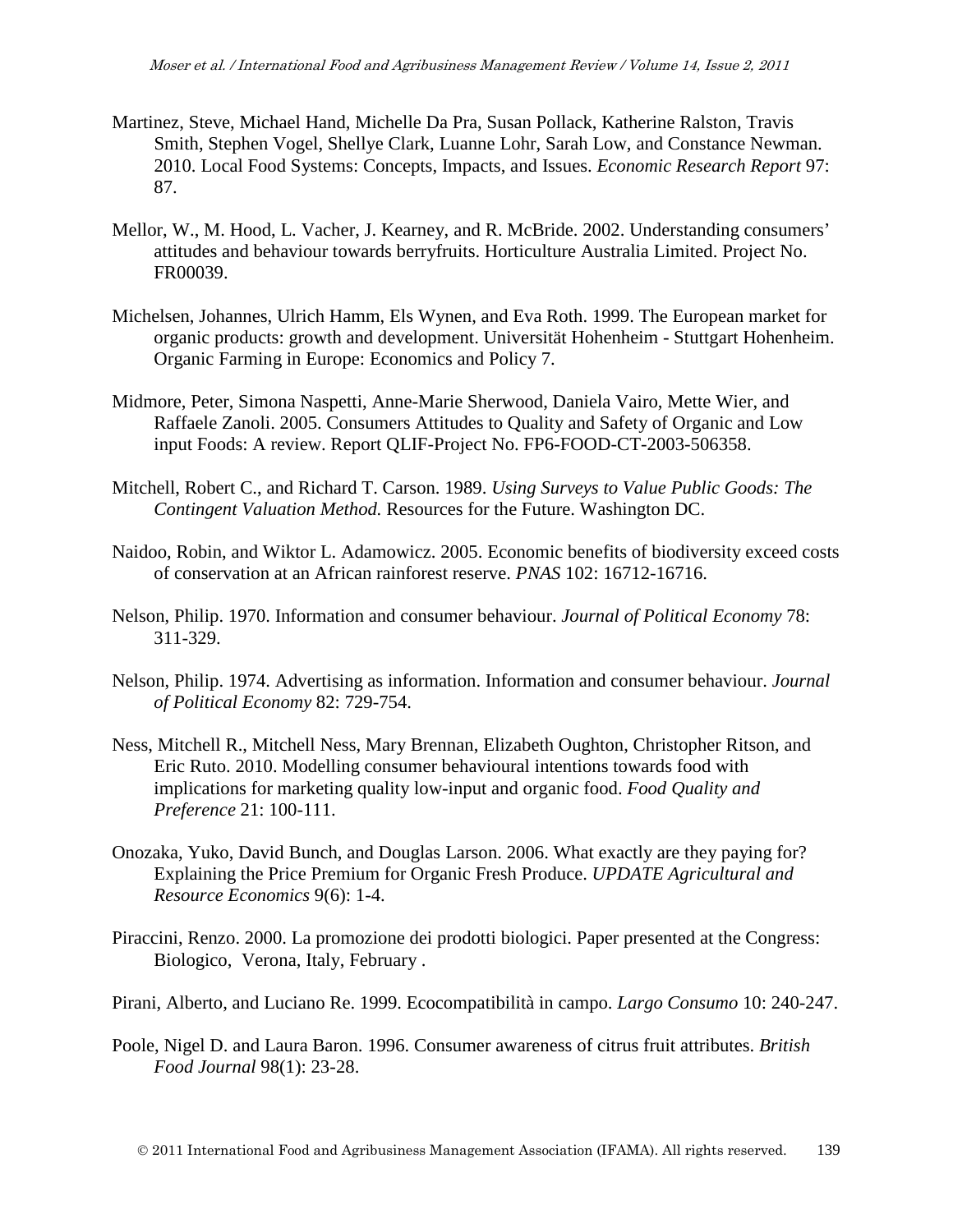- Poole, Nigel, and Laura Martínez-Carrasco. 2007. Information and WTP: fruit quality perceptions and consumer satisfaction. Paper Presented at the I Mediterranean Conference of Agro-Food Social Scientists, 103rd EAAE Seminar 'Adding Value to the Agro-Food Supply Chain in the Future Euromediterranean Space', Barcelona, Spain, April.
- Poole, Nigel D., Laura Martínez-Carrasco, and Fernando Vidal Giménez. 2007. Quality perceptions under evolving information conditions: Implications for diet, health and consumer satisfaction. *Food Policy* 32(2): 175-188.
- Richter, T., O. Schmid, B. Freyer, D. Halpin, and R. Vetter. 2000. Organic Consumer in Supermarkets - New Consumer Group with Different Buying Behavior and Demands!. In Proceedings 13th IFOAM Scientific Conference, T. Alfödi, W. Lockeretz, U. Niggli (eds.). vdf Hochschulverlag AG and der ETH Zürich: 542-545.
- Rizzardi, Mario. 1997. *Le aspettative del consumatore: risultati di una indagine*. Mimeo.
- Rodriguez-Ibeas, Roberto. 2007. Environmental Product Differentiation and Environmental Awareness. *Environmental & Resource Economics* 36: 237-254.
- Röhr,A., Lüddecke K., Drusch S., Müller M.J., and R. von Alvensleben. 2005. Food quality and safety-consumer perception and public health concern. *Food Control* 16(8): 649-655.
- Roitner-Schobesberger, Birgit, Ika Darnhofer, Suthichai Somsook, and Christian R. Vogl. 2008. Consumer's perception of organic foods in Bangkok, Thailand. *Food Policy* 33: 112-121.
- Rosenberger, Randall S., George L. Peterson, Andrea Clarke, and Thomas C. Brown. 2003. Dispositions for Lexicographic Preferences of Environmental Goods: Integrating Economics, Psychology, and Ethics. *Ecological Economics* 44(1): 63-76.
- Scarpa, Riccardo, and Fiorenza Spalatro. 2001. Eterogeneità nelle preferenze al consumo: il caso del biologico e della lotta integrata nell'uva da tavola e nelle fragole. *Rivista di Economia Agraria* 3: 417-450.
- Scarpa, Riccardo, George Philippidis, and Fiorenza Spalatro. 2005. Estimating patriotic preferences for Mediterranean products under taste heterogeneity: a nation-wide survey of Italian households. *Agribusiness* 21(3): 329-349.
- Silva, Andres, Rodolfo M. Jr. Nayga, Ben Campbell, and John Park. 2007. On the Use of Valuation Mechanisms to Measure Consumers' Willingness to Pay for Novel Products: A Comparison of Hypothetical and Non-Hypothetical Values. *International Food and Agribusiness Management Review* 10(2): 165-179.
- [Tan, S. C.](http://www.cabdirect.org/search.html?q=au%3A%22Tan%2C+S.+C.%22) 2000. Determinants of eating quality in fruit and vegetables. [Proceedings of the](http://www.cabdirect.org/search.html?q=do%3A%22Proceedings+of+the+Nutrition+Society+of+Australia%22)  [Nutrition Society of Australia](http://www.cabdirect.org/search.html?q=do%3A%22Proceedings+of+the+Nutrition+Society+of+Australia%22) 24:183-190.